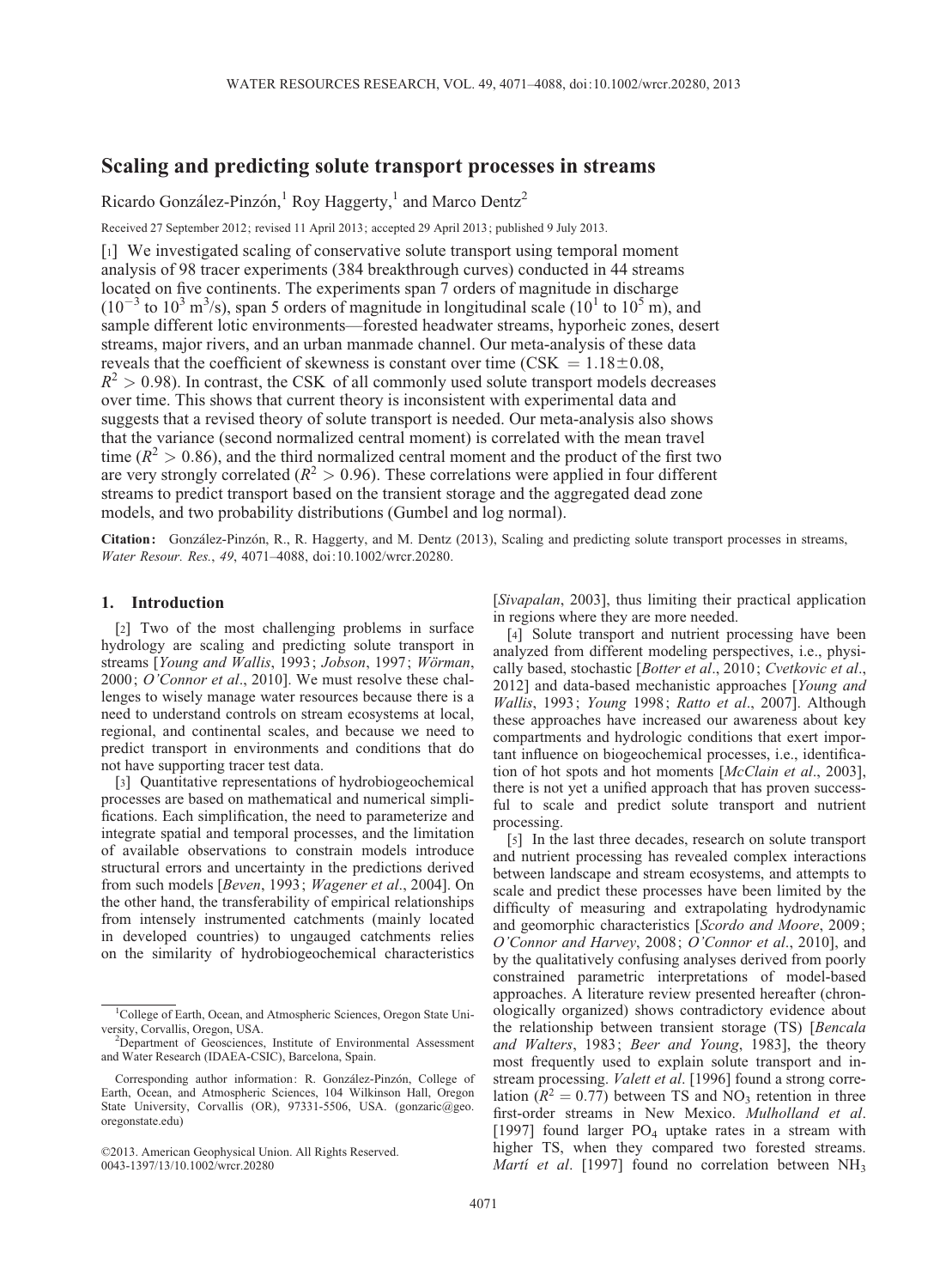uptake length and  $A_s/A$  (TS to main channel sizing ratio) in a desert stream. Hall et al. [2002] found a very weak correlation ( $R^2 = 0.14 - 0.35$ ) between TS parameters and NH<sub>4</sub> demand in Hubbard Brook streams. In the 11 stream LINX-I data set, Webster et al. [2003] found no statistically significant relationship between NH4 uptake and TS. Thomas et al. [2003] showed that TS accounted for 44%–49% of  $NO<sub>3</sub>$  retention measured by  $15N$  in a small headwater stream in North Carolina. Niyogi et al. [2004] did not find significant correlations among soluble reactive phosphorous (P-SRP) and  $NO<sub>3</sub>$  uptake velocities, and TS parameters. Ensign and Doyle [2005] found an increase of  $A_s/A$ and uptake velocities for  $NH<sub>4</sub>$  and PO<sub>4</sub>, after the addition of flow baffles to the streams studied. Ryan et al. [2007] found strong relationships in two urban streams between P-SRP retention and TS when the variables were measured at different regimes in the same stream. Lautz and Siegel [2007] found a modest correlation ( $R^2 = 0.44$ ) between NO3 retention efficiency and TS in the Red Canyon Creek watershed (WY). Bukaveckas [2007] reported an indefinite relationship between  $TS$  and  $NO<sub>3</sub>$  and P-SRP retention efficiencies. Lastly, the LINX-II data set from  $^{15}$ N-NO<sub>3</sub> injections in 72 streams showed no relationship between NO<sub>3</sub> uptake and TS [Hall et al., 2009].

[6] One factor that might contribute to the absence of strong relationships between TS and nutrient processing is the use of metrics that obscure the importance of TS across study sites (see discussions by Runkel [2002, 2007]). Also, it has become apparent that there are important limitations to identifying TS parameters with current techniques [Wagener et al., 2002; Schmid, 2003; Camacho and González-Pinzón, 2008], i.e., multiple sets of parameters might represent field observations ''equally well'' [Beven and Binley, 1992], and choosing a unique set of parameters to describe the behavior of a system might lead to misinterpretations of their physical meaning (if any), especially when those parameter sets are used to compare streams from different ecosystems and/or hydrologic conditions.

[7] In spite of the observed complexity of solute transport processes in streams, it is surprising that systems governed by physical processes that are considered "well understood" and by reasonably predictable biochemical interactions behave so unpredictably when combined. More robust methods are required to deconvolve signal imprints of solute transport and nutrient processing, thus allowing the development and implementation of improved decision-making approaches for stream management.

[8] In this paper, we investigated the existence of temporal patterns that can be used to scale and predict solute transport processes using an extensive database of tracer experiments that span 7 orders of magnitude in discharge, 5 orders of magnitude in longitudinal scale, and sample different lotic environments on five continents–forested headwater streams, hyporheic zones, desert streams, major rivers, and an urban manmade channel. From this metaanalysis, which is only implicitly dependent on hydrogeomorphic characteristics, we have proposed an approach to perform uncertainty analysis on solute transport processes and discussed some inconsistencies of the classic solute transport theory.

#### 2. Methodology

#### 2.1. Temporal Moments From Time Series

[9] We investigated conservative solute transport using temporal moments of the histories of multiple conservative tracer tests. Our analysis is based on an Eulerian approach, where the time series have been collected at different fixed spatial locations in each stream. Temporal moments have been widely used in the study of solute transport and biochemical transformations. Das et al. [2002] and Govindaraju and Das [2007] presented an extensive review of the theory and applications of temporal moment analysis to study the fate of conservative and reactive solutes. Recently, Leube et al. [2012] discussed the efficiency and accuracy of using temporal moments for the physically based model reduction of hydrogeological problems.

[10] Moments of distributions are commonly expressed as measures of central tendency. The nth absolute moment (also referred to as the nth raw moment or nth moment about 0),  $\mu_n$ , of a concentration time series,  $C(t)$ , is defined as

$$
\mu_n = \int\limits_0^\infty t^n C(t) \mathrm{d}t \tag{1}
$$

[11] The *n*th normalized absolute moment (also referred to as the nth normalized raw moment or nth normalized moment about 0),  $\mu_n^*$ , is defined as

$$
\mu_n^* = \frac{\mu_n}{\mu_0} \tag{2}
$$

and the nth normalized central moment (also referred to as the *n*th normalized moment about the mean),  $m_n$ , is defined as

$$
m_n = \frac{1}{\mu_0} \int_{0}^{\infty} (t - \mu_1^*)^n C(t) dt
$$
 (3)

$$
m_n = \sum_{i=0}^n \binom{n}{i} \mu_{n-i}^* \left( -\mu_1^* \right) i \tag{4}
$$

where  $i$  is an index. Note that  $(4)$  is an inverse binomial transform that can be easily used to calculate the normalized central moments of order 1 (mean travel time), 2 (variance), and 3 (skewness):

$$
m_1 = \mu_1^*
$$
  
\n
$$
m_2 = \mu_2^* - \mu_1^*
$$
  
\n
$$
m_3 = \mu_3^* - 3\mu_1^* \mu_2^* + 2\mu_1^*
$$
\n(5)

[12] Temporal moments are also related to residence time distributions and transfer functions of linear dynamic systems [Jury and Roth, 1990; Sardin et al., 1991]. Aris [1958] developed a method to compute the theoretical temporal moments of linear functions, thus allowing the use of experimental temporal moments (i.e., those estimated from observed time series) to estimate the parameters of linear dynamic models, i.e.,

$$
\mu_n = (-1)^n \lim_{s \to 0} \left\{ \frac{d^n}{ds^n} \left[ \overline{C}(x, s) \right] \right\} \tag{6}
$$

where  $\overline{C}(x, s)$  is the Laplace transform of  $C(x, t)$  and x is the longitudinal distance in one-dimensional approximations.

[13] Theoretical temporal moments for most solute transport models have been estimated for different types of boundary conditions. A few examples of the progress on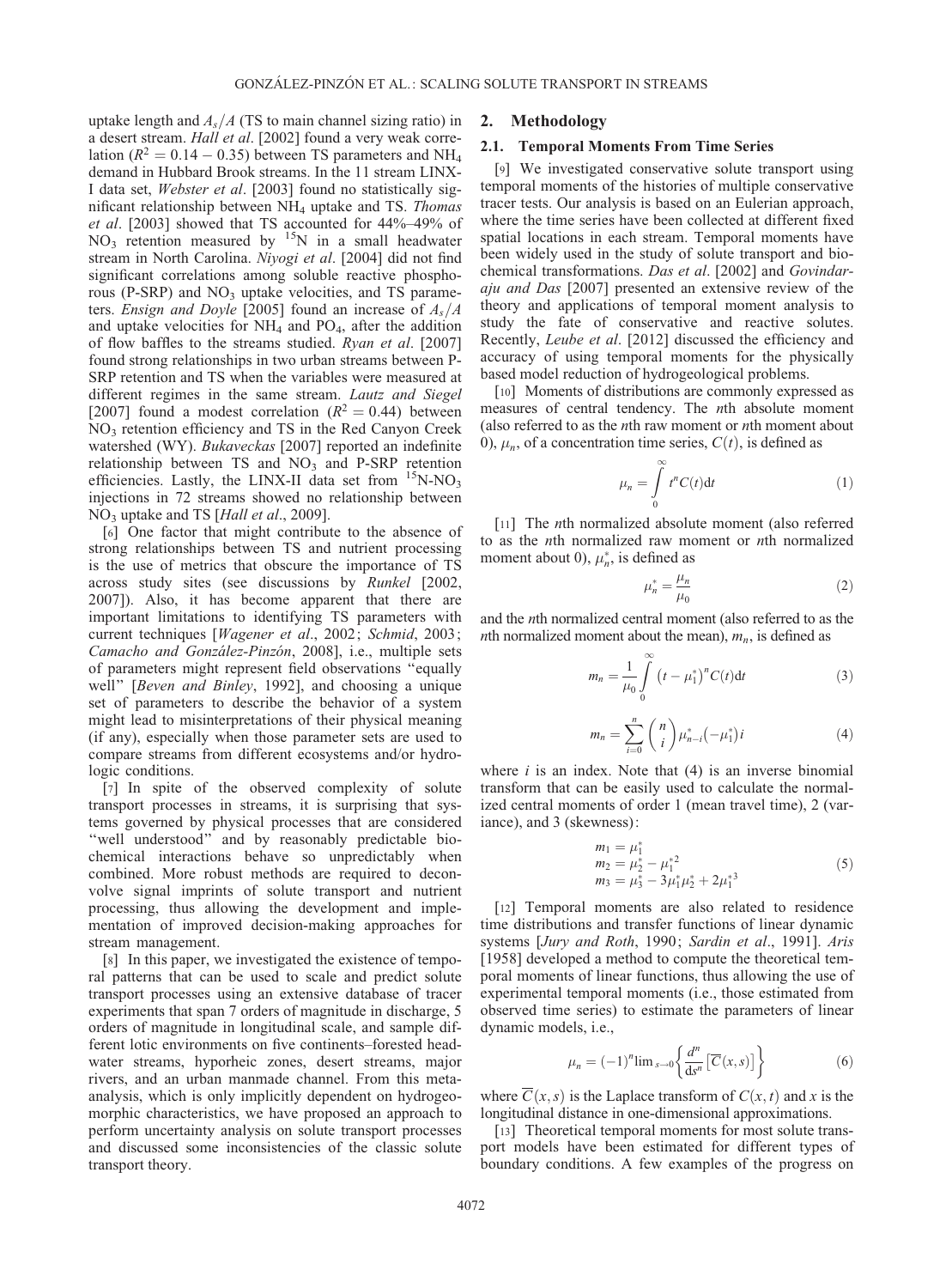this topic are the development of temporal momentgenerating equations to model transport and mass transfer [Harvey and Gorelick, 1995; Luo et al., 2008], and the calculation of temporal moments for the TS model [Czernuszenko and Rowinski, 1997; Schmid, 2002], equilibrium and nonequilibrium sorption models [Goltz and Roberts, 1987; Cunningham and Roberts, 1998], the aggregated dead zone model [Lees et al., 2000], and the metabolically active TS model [*Argerich et al.*, 2011].

[14] Matching (or equating) experimental and theoretical temporal moments is a useful technique to parameterize linear models [Nash, 1959]. The advantages of using experimental moments to match theoretical moments come with the challenge to completely recover the tracer experiment signals, as it has been shown that truncation errors affect the estimation of higher-order temporal moments. Using experimental data, Das et al. [2002] and Govindaraju and Das [2007] showed that when the error in mass recovery is  $16\%,$ the errors in absolute nth moments can be as high as approximately  $(n + 1) \cdot 16\%$  for  $n = 0$  through  $n = 4$ . This problem is related to the early cutoff of data measurement or the lack of instrumental resolution to detect low concentrations of tracers, and is not related to the apparent incomplete mass recovery due to dilution effects (e.g., groundwater contributions). Note that correcting the observed breakthrough curves (BTCs) uniformly (with a steady-state gain factor) for dilution only affects the magnitude of the absolute moments but does not modify the magnitude of the normalized absolute moments or that of the normalized central moments.

#### 2.2. Experimental Database

[15] We created a database that includes 384 concentration time series, or BTCs, from 98 conservative tracer experiments conducted in 44 streams under different quasi-steady hydrologic conditions  $(10^{-3}$  to  $10^{3}$  m<sup>3</sup>/s), different experimental conditions (BTCs observed from  $10^1$  to  $10^5$  m downstream the injection point), and different types of lotic environments (Table 1). We grouped the database by the orders of magnitude of discharge (Table 2) to facilitate the analysis and presentation of the statistical regressions in Figures 1 and 2. All BTCs were zeroed to background concentrations and corrected by discharge changes during the experiments as specified in the references or recorded in experimental notes.

# 3. Results and Discussion

### 3.1. Statistical Relationships Derived From Temporal Moment Analysis

[16] Information regarding longitudinal mixing and exchange processes can be found in the normalized central moments (moments about the mean). Figure 1a shows that the variance scales in a nonlinear (non-Fickian) form with the mean travel time. If dispersion processes in streams were Fickian, the regression presented in Figure 1a would have a slope of  $\sim$ 1.0, still preserving a scatter pattern that would be associated with the magnitudes of the dispersion coefficient for each experiment (i.e., different intercepts). Non-Fickian dispersion processes have been widely observed in stream ecosystems [e.g., Fischer, 1967; Nordin and Sabol, 1974; Nordin and Troutman, 1980; Bencala and Walters, 1983, and references therein], and in heterogeneous porous media [e.g., Rao et al., 1980; Haggerty and Gorelick, 1995; Dentz and Tartakovsky, 2006]. A non-Fickian behavior is, broadly

defined, the result of the presence of multiscale heterogeneities that cannot be integrated into a singular dispersion coefficient [Neuman and Tartakovsky, 2009]. To date, several approaches have been proposed to better represent non-Fickian transport, which are largely based on the conceptualization of TS processes and/or the definition of smaller representative elementary volumes, where local homogeneities can be integrated in space and time.

[17] We also correlated  $m_3$  versus  $m_2$  and  $m_3$  versus  $f(m_1, m_2)$ . Figure 2a suggests that solute transport data have a small range in their coefficient of skewness (CSK, equation (7)). The coefficient of skewness is a measure of asymmetry, i.e., when  $CSK = 0$  the data is perfectly symmetrical (no tailing), but it is known that solute transport experiences tailing effects due to surface and hyporheic TS, regardless of the type of stream ecosystem. For the 98 tracer tests (384 BTCs),  $CSK = 1.18 \pm 0.08$  (95% confidence bounds). In Figure 2b, we show that the product  $m_1$ .  $m_2$  is a quasi-linear estimator of  $m_3$  ( $R^2 = 0.96$ ). This result, although not representing a predefined statistical descriptor on its own, will be later used to define objective functions for predictive solute transport models (see section 3.3.). Not unexpectedly, based on the results from Figure 1,  $m_1$  is a much weaker predictor of the ratio  $m_3/m_2$  $(R^{2} = 0.66$ , results not shown), suggesting that a satisfactory bottom-up estimation of normalized central moments is restricted to one level at most.

$$
CSK = \frac{m_3}{(m_2)^{3/2}}; \text{ ln } (m_3) = \frac{3}{2} \text{ln } (m_2) + \text{ln } (CSK) \tag{7}
$$

# 3.2. Observed Scale Invariance in Streams and Solute Transport Models

[18] *Nordin and Sabol* [1974] first reported observations revealing persistent skewness (longitudinally) from Eulerian observations of solute transport time distributions. Nordin and Troutman [1980] investigated the performance of the Fickian-type diffusion equation (advection dispersion equation (ADE)), and the inclusion of dead zone processes (i.e., TS model (TSM)) to account for the persistence of skewness, concluding that ''... the observed data deviate consistently from the theory in that the skewness of the observed concentration distributions decreases much more slowly than the Fickian theory predicts,'' and that although the inclusion of dead zones ''... yields a theoretical skewness coefficient [CSK ] considerably larger than that given by the ordinary Fickian diffusion equation," "... the skewness of the observed concentrations does not appear to be decreasing as rapidly as the theory predicts.'' The skewness of BTCs also do not begin with values as high as those predicted by the TSM (cf. Nordin and Troutman, 1980, Figure 3).

[19] The work by van Mazijk [2002] reported that tracer experiments conducted to develop the River Rhine alarm model also showed time distributions with persistent CSK along the extensive reach studied (100 km < L  $<$  1000 km;  $Q = 1170 \text{m}^3/\text{s}$ ; cf. van Mazijk, 2002, Figure 6), i.e.,  $0.93 \leq \text{CSK} \leq 1.24$ . These observations justified the use of the Chatwin-approximation (Edgeworth series) [Chatwin, 1980] to predict solute concentrations in space and time, by fixing  $CSK = 1$  for the whole river. Further tracer experiments in the River Rhine  $(Q = 663 \text{m}^3/\text{s}, Q = 1820 \text{m}^3/\text{s})$  supported the existence of a persistent CSK [van Mazijk and Veling, 2005].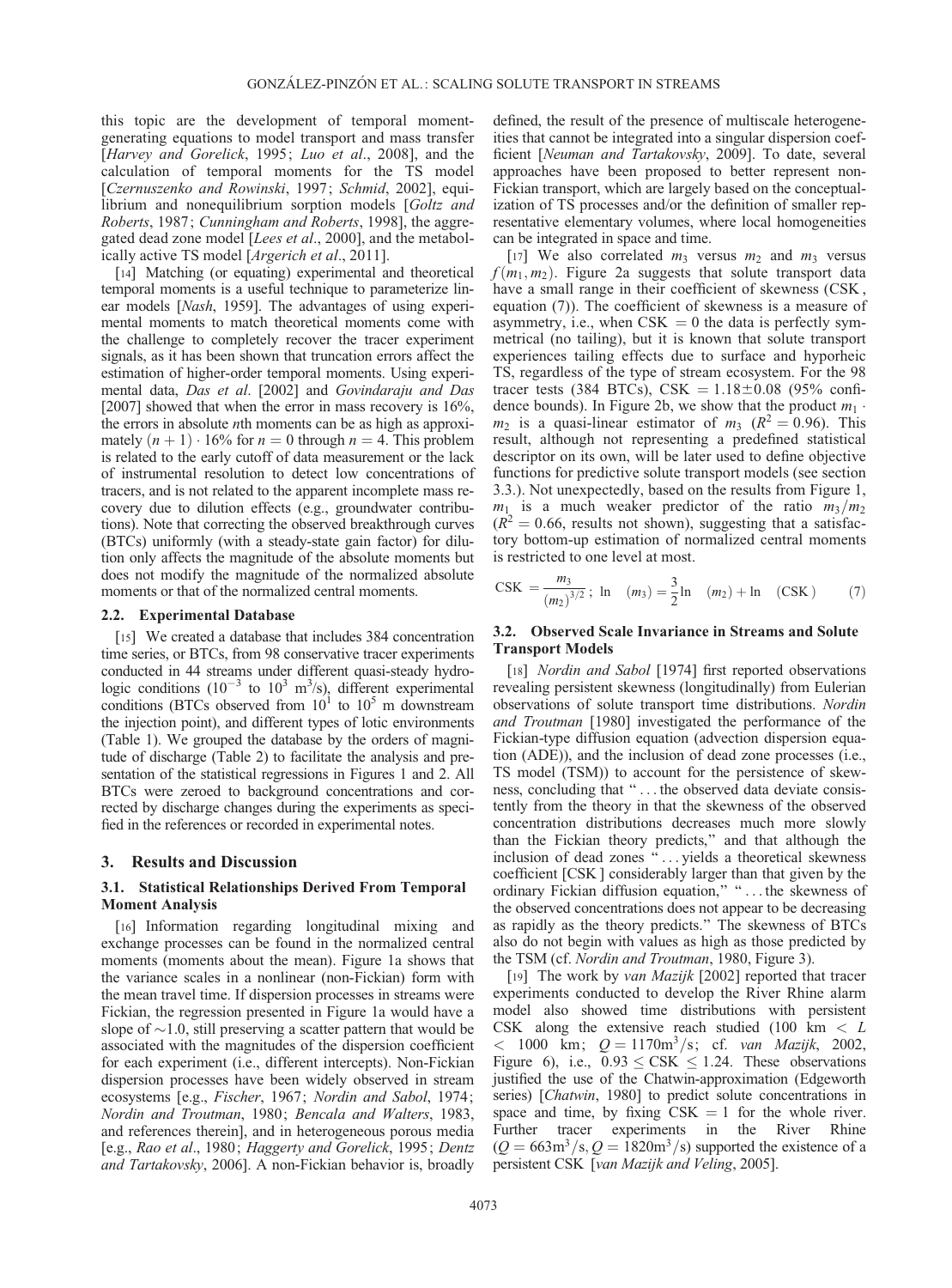| Stream                                                                                                                                                                                                                                                                                                                                                                                                                                     | Reach<br>Length (km)                                                                                                                                                                                                                                                                                                                                    | Discharge<br>$(m^3/s)$                                                                                                                                                                                                                                                                                                                                         | State, Country,<br>(Continent <sup>b</sup> )                                                                                                                                                                                                                                                                                                                                                 | References                                                                  |  |
|--------------------------------------------------------------------------------------------------------------------------------------------------------------------------------------------------------------------------------------------------------------------------------------------------------------------------------------------------------------------------------------------------------------------------------------------|---------------------------------------------------------------------------------------------------------------------------------------------------------------------------------------------------------------------------------------------------------------------------------------------------------------------------------------------------------|----------------------------------------------------------------------------------------------------------------------------------------------------------------------------------------------------------------------------------------------------------------------------------------------------------------------------------------------------------------|----------------------------------------------------------------------------------------------------------------------------------------------------------------------------------------------------------------------------------------------------------------------------------------------------------------------------------------------------------------------------------------------|-----------------------------------------------------------------------------|--|
| Canal Molinos<br>Quebrada Lejía                                                                                                                                                                                                                                                                                                                                                                                                            | 0.2<br>0.3                                                                                                                                                                                                                                                                                                                                              | $0.2 - 0.4$<br>$0.1 - 0.5$                                                                                                                                                                                                                                                                                                                                     | Colombia (SA)<br>Colombia (SA)                                                                                                                                                                                                                                                                                                                                                               | As referenced by <i>González-Pinzón</i> [2008]                              |  |
| Subachoque 1<br>Subachoque 2<br>Teusacá 1<br>Teusacá 2                                                                                                                                                                                                                                                                                                                                                                                     | $0.3 - 0.4$<br>$0.1 - 0.2$<br>$0.1 - 0.2$<br>$0.3 - 0.4$                                                                                                                                                                                                                                                                                                | $0.2 - 1.3$<br>$0.3 - 1.9$<br>$0.3 - 0.4$<br>$0.2 - 1.4$                                                                                                                                                                                                                                                                                                       | Colombia (SA)<br>Colombia (SA)<br>Colombia (SA)<br>Colombia (SA)                                                                                                                                                                                                                                                                                                                             | González-Pinzón [2008] and Camacho and González-<br>Pinzón [2008]           |  |
| Rio Magdalena                                                                                                                                                                                                                                                                                                                                                                                                                              | $36 - 207$                                                                                                                                                                                                                                                                                                                                              | 1200-1390                                                                                                                                                                                                                                                                                                                                                      | Colombia (SA)                                                                                                                                                                                                                                                                                                                                                                                | Torres-Quintero et al. [2006]                                               |  |
| Shaver's Cr.                                                                                                                                                                                                                                                                                                                                                                                                                               | $0.1 - 0.4$                                                                                                                                                                                                                                                                                                                                             | 0.2                                                                                                                                                                                                                                                                                                                                                            | PA, USA (NA)                                                                                                                                                                                                                                                                                                                                                                                 | Unpublished data                                                            |  |
| Cherry Cr.                                                                                                                                                                                                                                                                                                                                                                                                                                 | $0.7 - 1.3$                                                                                                                                                                                                                                                                                                                                             | 0.2                                                                                                                                                                                                                                                                                                                                                            | WY, USA (NA)                                                                                                                                                                                                                                                                                                                                                                                 | Briggs et al. [2013]                                                        |  |
| Oak Cr.<br>Fuirosos 1<br>Fuirosos 2                                                                                                                                                                                                                                                                                                                                                                                                        | $0.04 - 0.3$<br>$0.2 - 0.3$<br>$0.2 - 0.3$                                                                                                                                                                                                                                                                                                              | 0.02<br>0.01<br>0.01                                                                                                                                                                                                                                                                                                                                           | OR, USA (NA)<br>Spain (EU)<br>Spain (EU)                                                                                                                                                                                                                                                                                                                                                     | Experiments conducted during the Ph.D.<br>dissertation of the first author. |  |
| Antietam Cr.<br>Monocacy River<br>Conococheague Cr.<br>Chattahoochee River<br>Salt Cr.<br>Difficult Run<br>Bear Cr.<br>Little Piney Cr.<br>Bayou Anacoco<br>Comite River<br>Bayou Bartholomew<br>Amite River<br>Tickfau River<br>Tangipahoa River<br><b>Red River</b><br>Sabine River<br>Sabine River<br>Mississippi River<br>Wind/Bighorn River<br>Copper Cr.<br>Clinch River<br><b>Powell River</b><br>Coachella Canal<br>Missouri River | $2.6 - 67$<br>$7.5 - 34$<br>$4.4 - 34$<br>$10.5 - 104$<br>$9.3 - 52$<br>$0.6 - 2$<br>$1.1 - 10.9$<br>$0.6 - 7.3$<br>$11 - 38$<br>$6.8 - 79$<br>$3.2 - 117$<br>$10 - 148$<br>$6.4 - 50$<br>$8.2 - 94$<br>$5.7 - 199$<br>$7.9 - 209$<br>$17 - 121$<br>$35 - 294$<br>$9.1 - 181$<br>$0.2 - 8.4$<br>$0.7 - 6.6$<br>$1.0 - 7.1$<br>$0.3 - 5.5$<br>$66 - 227$ | $1.2 - 12.7$<br>$12.7 - 22.1$<br>$2.6 - 30.6$<br>$108 - 180$<br>$2.5 - 4.1$<br>$0.9 - 1.1$<br>$10.2 - 10.5$<br>$1.4 - 1.6$<br>$2.0 - 2.7$<br>$0.8 - 1.0$<br>$4.1 - 8.1$<br>$5.7 - 8.9$<br>$2.0 - 2.9$<br>$3.5 - 18.7$<br>$108 - 249$<br>127–433<br>$0.7 - 9.5$<br>1495-6824<br>55-255<br>$1.0 - 8.7$<br>$5.7 - 110$<br>$3.9 - 4.1$<br>$25.4 - 26.9$<br>883-977 | MD, USA (NA)<br>MD, USA (NA)<br>MD, USA (NA)<br>GA, USA (NA)<br>NE, USA (NA)<br>VA, USA (NA)<br>CO, USA (NA)<br>MO, USA (NA)<br>LA, USA (NA)<br>LA, USA (NA)<br>LA, USA (NA)<br>LA, USA (NA)<br>LA, USA (NA)<br>LA, USA (NA)<br>LA, USA (NA)<br>LA, USA (NA)<br>TX, USA (NA)<br>LA, USA (NA)<br>WY, USA (NA)<br>VA, USA (NA)<br>VA, USA (NA)<br>TN, USA (NA)<br>CA, USA (NA)<br>IA, USA (NA) | As referenced by <i>Nordin and Sabol</i> [1974, Appendix A].                |  |
| WS1<br>WS3                                                                                                                                                                                                                                                                                                                                                                                                                                 | $0.02 - 0.3$<br>$0.04 - 0.7$                                                                                                                                                                                                                                                                                                                            | $11/s - 0.06$<br>$11/s - 0.03$                                                                                                                                                                                                                                                                                                                                 | OR, USA (NA)<br>OR, USA (NA)                                                                                                                                                                                                                                                                                                                                                                 | Gooseff et al. [2003, 2005];<br><i>Haggerty et al.</i> [2002], unpublished  |  |
| Lookout Cr.                                                                                                                                                                                                                                                                                                                                                                                                                                | $0.2 - 0.4$                                                                                                                                                                                                                                                                                                                                             | 0.3                                                                                                                                                                                                                                                                                                                                                            | OR, USA (NA)                                                                                                                                                                                                                                                                                                                                                                                 | Gooseff et al. [2003]                                                       |  |
| Huey Cr.                                                                                                                                                                                                                                                                                                                                                                                                                                   | $0.5 - 1.0$                                                                                                                                                                                                                                                                                                                                             | 0.1                                                                                                                                                                                                                                                                                                                                                            | AN                                                                                                                                                                                                                                                                                                                                                                                           | Runkel et al. [1998]                                                        |  |
| Swamp Oak Cr.                                                                                                                                                                                                                                                                                                                                                                                                                              | $0.1 - 0.3$                                                                                                                                                                                                                                                                                                                                             | 0.1                                                                                                                                                                                                                                                                                                                                                            | <b>AUS</b>                                                                                                                                                                                                                                                                                                                                                                                   | Lamontagne and Cook [2007]                                                  |  |
| Clackamas River                                                                                                                                                                                                                                                                                                                                                                                                                            | 9.3                                                                                                                                                                                                                                                                                                                                                     | 36.8                                                                                                                                                                                                                                                                                                                                                           | OR, USA (NA)                                                                                                                                                                                                                                                                                                                                                                                 | Lee [1995]                                                                  |  |
| Uvas Cr.                                                                                                                                                                                                                                                                                                                                                                                                                                   | $0.04 - 0.4$                                                                                                                                                                                                                                                                                                                                            | 0.01                                                                                                                                                                                                                                                                                                                                                           | CA, USA (NA)                                                                                                                                                                                                                                                                                                                                                                                 | Bencala and Walters [1983]                                                  |  |
| <b>River Mimram</b>                                                                                                                                                                                                                                                                                                                                                                                                                        | $0.1 - 0.2$                                                                                                                                                                                                                                                                                                                                             | 0.3                                                                                                                                                                                                                                                                                                                                                            | UK(EU)                                                                                                                                                                                                                                                                                                                                                                                       | Lees et al. [2000]                                                          |  |

#### Table 1. Conservative Solute Transport Database<sup>a</sup>

<sup>a</sup>A total of 98 tracer experiments with 384 BTCs were used in this meta-analysis.

<sup>b</sup>SA: South America; NA: North America; EU: Europe; AUS: Australia; AN: Antarctica.

[20] Schmid [2002] investigated the conditions under which the TSM could represent the persistence of skewness in solute transport processes. Schmid [2002] examined the case of a slug injection into a uniform channel and concluded that a small parametric region (a loop right bounded by  $A_s/A < 0.008$ ; cf. Schmid [2002, Figure 1]) could generate a nondecreasing CSK . However, this condition was hypothetical and does not play a major role in practice. Such conditions, if they exist, would be logically inconsistent because tailing effects would be inversely proportional to TS. Schmid [2002] also examined a more general scenario with a timevarying concentration distribution as an upstream boundary condition, the division of long reaches into hydraulically uniform subreaches and a routing procedure to link temporal moments at both ends of the subreaches. This analysis suggested that ''... the TS model has the potential to explain persistent or growing temporal skewness coefficients, if applied to a sequence of subreaches with respective parameter sets different from each other.'' However, predicting solute transport meeting these conditions is rather impractical.

[21] If a transport theory is to be capable of scaling and predicting solute transport processes, it will have a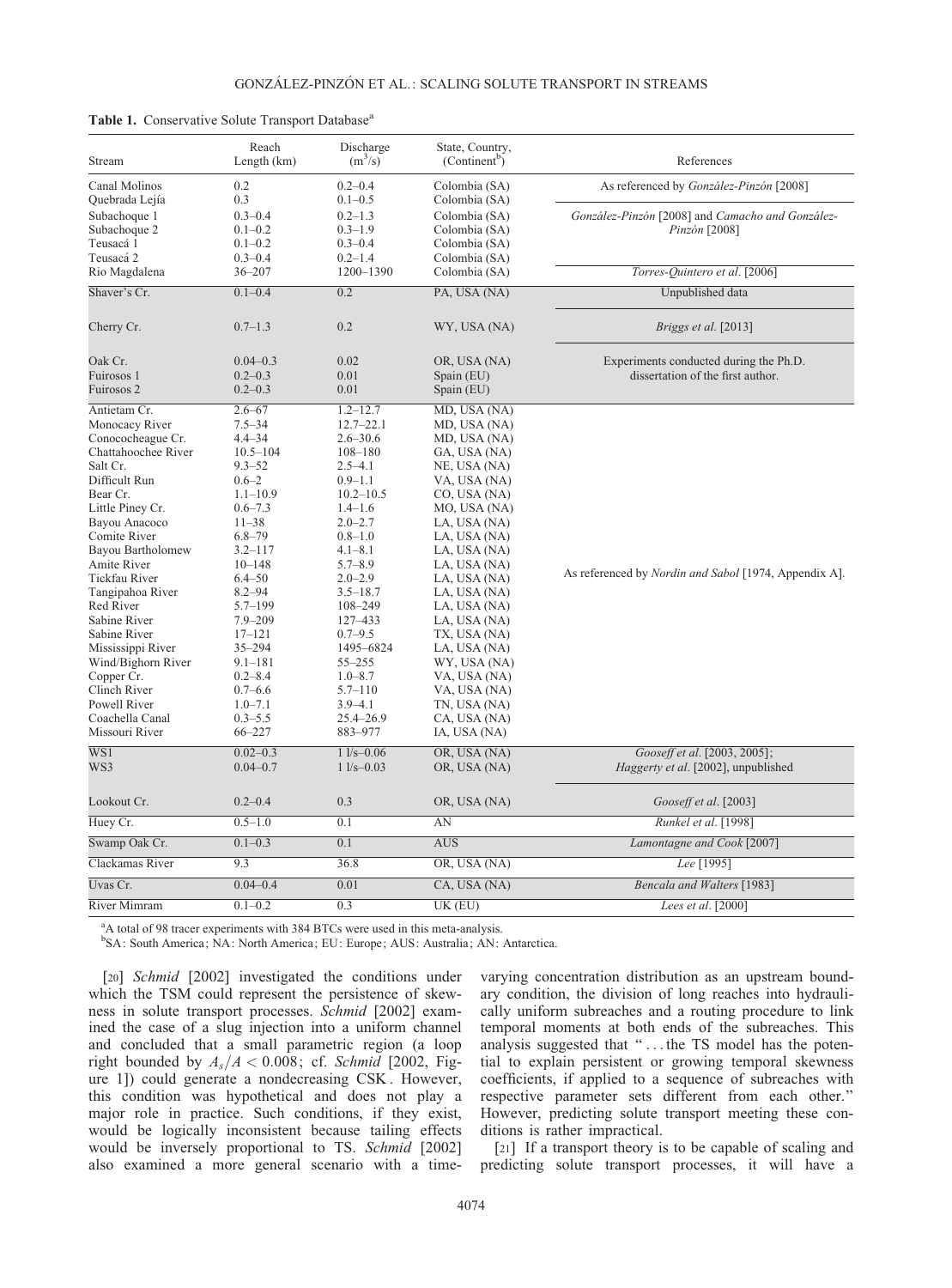| <b>Table 2.</b> Conservative Solute Transport Database Grouped by the |  |  |
|-----------------------------------------------------------------------|--|--|
| Orders of Magnitude of Discharge <sup>a</sup>                         |  |  |

| Discharge<br>Group Q Gr. | Discharge Order<br>of Magnitude $(m^3/s)$ | Number of<br>Experiments |  |
|--------------------------|-------------------------------------------|--------------------------|--|
|                          |                                           | 19                       |  |
|                          | $10^{-3}$<br>$10^{-2}$                    | 37                       |  |
|                          | $10^{-1}$                                 | 68                       |  |
| $\overline{4}$           | $10^{0}$                                  | 131                      |  |
|                          | 10 <sup>1</sup>                           | 59                       |  |
| 6                        | $10^{2}$                                  | 53                       |  |
|                          | $10^3$                                    | 17                       |  |

<sup>a</sup>The regressions presented in Figures 1 and 2 were labeled as described hereafter.

persistent and statistically constant CSK . Our observations of CSK being statistically constant for widely different hydrodynamic conditions suggest that CSK is not only persistent for a given stream (with distance traveled downstream), but can also be used to scale and predict solute transport processes across ecosystems. At a minimum, a persistent value of CSK is a test that a theory of solute transport must pass.

[22] We used the theoretical temporal moments of three models commonly used for the analysis of in-stream solute transport (ADE, TSM, and the aggregated dead zone model (ADZM)) to calculate their theoretical CSK . If these models were systematically capable of representing the



Figure 1. Meta-analysis ( $n = 384$  BTCs) of conservative solute transport experiments in streams demonstrates the general occurrence of non-Fickian dispersion processes. (a) The growth rate of the variance is nonlinear (therefore non-Fickian) with respect to the mean travel time; the thick dashed line represents the slope pattern of Fickian dispersion. (b) Skewness as a function of the mean travel time. Coefficients were fitted with 95% confidence bounds. Thin dashed lines represent 95% prediction bounds.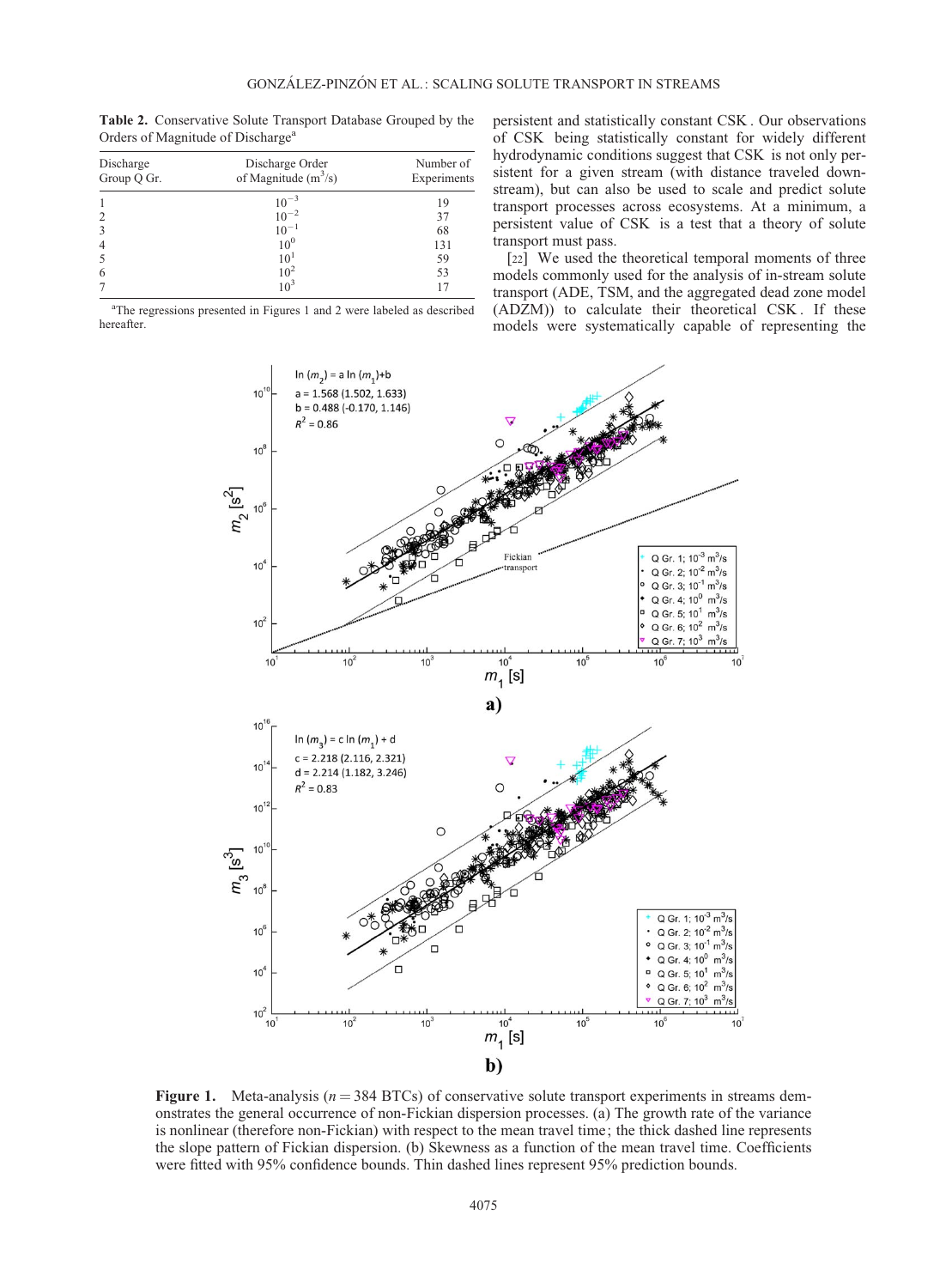

Figure 2. (a) Meta-analysis ( $n = 384$  BTCs) of conservative solute transport experiments from contrasting stream ecosystems suggests that the coefficient of skewness holds statistically constant. Fitted coefficients defined CSK = 1.18 $\pm$ 0.08. (b) The factor  $[m_1m_2]$  is a quasi-linear estimator of  $m_3$ . However, using  $m_1$  to define the ratio  $[m_3/m_2]$  yields an  $R^2 = 0.66$ , showing that a satisfactory bottom-up estimation of normalized central moments is restricted to one level, at most. Coefficients were fitted with 95% confidence bounds. Thin dashed lines represent 95% prediction bounds.

scale-invariant patterns observed in our meta-analysis, the parameters would be self-consistent when describing CSK . The model equations and the theoretical temporal moments and CSKs (calculated for an impulse-type boundary condition, e.g., Cunningham and Roberts [1998]) are shown below, along with the consequences of the invariance of CSK on the model parameters. We also included in our analysis (see section 3.2.4) three additional transport models less commonly used to describe solute transport in streams, but that have been used in groundwater systems.

#### 3.2.1. Advection Dispersion Equation

$$
\frac{\mathrm{d}C}{\mathrm{d}t} = -\frac{Q}{A}\frac{\mathrm{d}C}{\mathrm{d}x} + D\frac{\mathrm{d}^2C}{\mathrm{d}x^2} \tag{8}
$$

$$
m_1 = \tau
$$
  
\n
$$
m_2 = 2\tau^2 / Pe
$$
  
\n
$$
m_3 = 12\tau^3 / Pe^2
$$
  
\n
$$
\text{CSK}_{ADE} = 3\sqrt{2} / \sqrt{Pe}
$$
\n(9)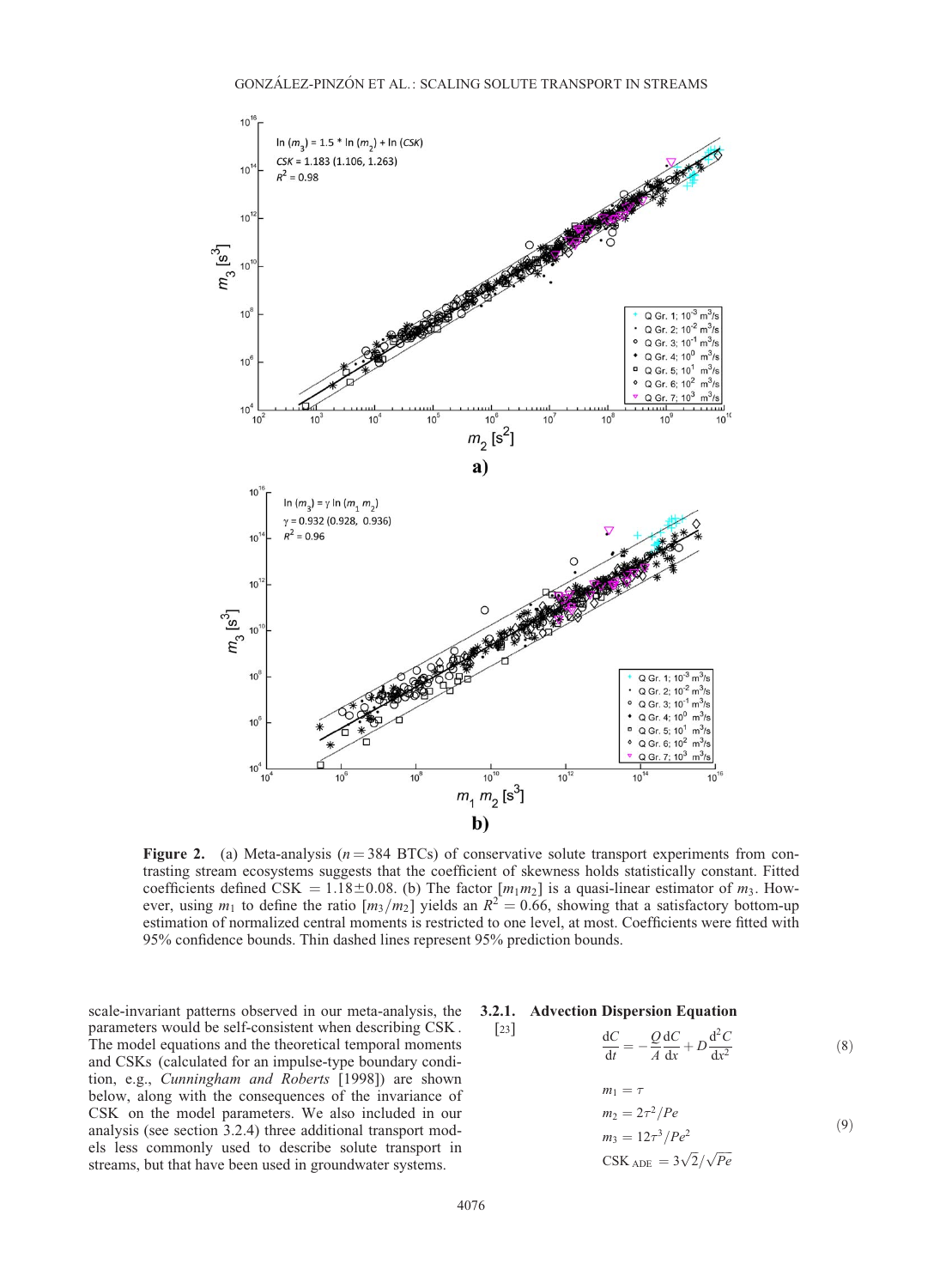

Figure 3. Predicted results using empirical relationships derived from normalized central moment meta-analysis ( $n = 384$  BTCs) and the moment-matching technique for the TSM. The known variables were L, Q and  $m_{1est}$ , and all others were predicted from 1000 Monte Carlo simulations. The effects of uncertainty in estimating  $m_1$  (i.e.,  $m_{1est.} = \varphi m_{1obs.}$ , with  $\varphi = [0.8 - 1.2]$ ), the parameters of the TSM and the fitting coefficients from our meta-analysis are shown as uncertainty bounds. (a) River Brock, (b) River Conder, (c) River Dunsop, and (d) River Ou Beck. Experimental observations from Young and Wallis [1993]. The best parameter sets from the simulations are presented in Table 3. Goodness of fit was estimated with the Nash–Sutcliffe model efficiency coefficient  $(E)$ .

where  $C$   $[ML^{-3}]$  is the concentration of the solute in the main channel; Q  $[L^3T^{-1}]$  the discharge; A  $[L^2]$  the cross-sectional area of the main channel;  $D[LT^{-2}]$  the dispersion coefficient;  $u = Q/A$  the mean velocity in the main channel  $[LT^{-1}]$ .

x [L] the reach length; t [T] time;  $\tau = x/u$  [T] is the conservative mean travel time;  $Pe = xu/D$  the Peclet number; and

Table 3. Best Parameter Sets From 1000 Monte Carlo Simulations Using Empirical Relationships Derived From Normalized Central Moment Meta-Analysis ( $n = 384$  BTCs) and the Moment-Matching Technique<sup>a</sup>

| River        | <b>TSM</b>           |      |            |                       |                                         |      | <b>ADZM</b>     |      |
|--------------|----------------------|------|------------|-----------------------|-----------------------------------------|------|-----------------|------|
|              | $O(m^3/s)$           | L(m) | $D(m^2/s)$ |                       | $\alpha \times 10^5$ (s <sup>-1</sup> ) |      | $\tau_{ADZ}(s)$ | Е    |
| <b>Brock</b> | $4.5 \times 10^{-1}$ | 128  | 2.33       | $1.31 \times 10^{-2}$ | 9.77                                    | 0.96 | 218.01          | 0.98 |
| Conder       | 1.0                  | 116  | 2.20       | $8.12 \times 10^{-3}$ | 8.08                                    | 0.99 | 151.95          | 0.97 |
| Dunsop       | $5.4 \times 10^{-1}$ | 130  | 1.33       | $1.45 \times 10^{-2}$ | 7.89                                    | 0.98 | 332.55          | 1.00 |
| Ou Beck      | $3.5 \times 10^{-2}$ | 127  | 0.67       | $4.40 \times 10^{-3}$ | 8.92                                    | 1.00 | 135.95          | 0.76 |

<sup>a</sup>Study case of four rivers located in the United Kingdom [Young and Wallis, 1993; pp. 160-165]. Goodness of fit was estimated with the Nash-Sutcliffe model efficiency coefficient  $(E)$ .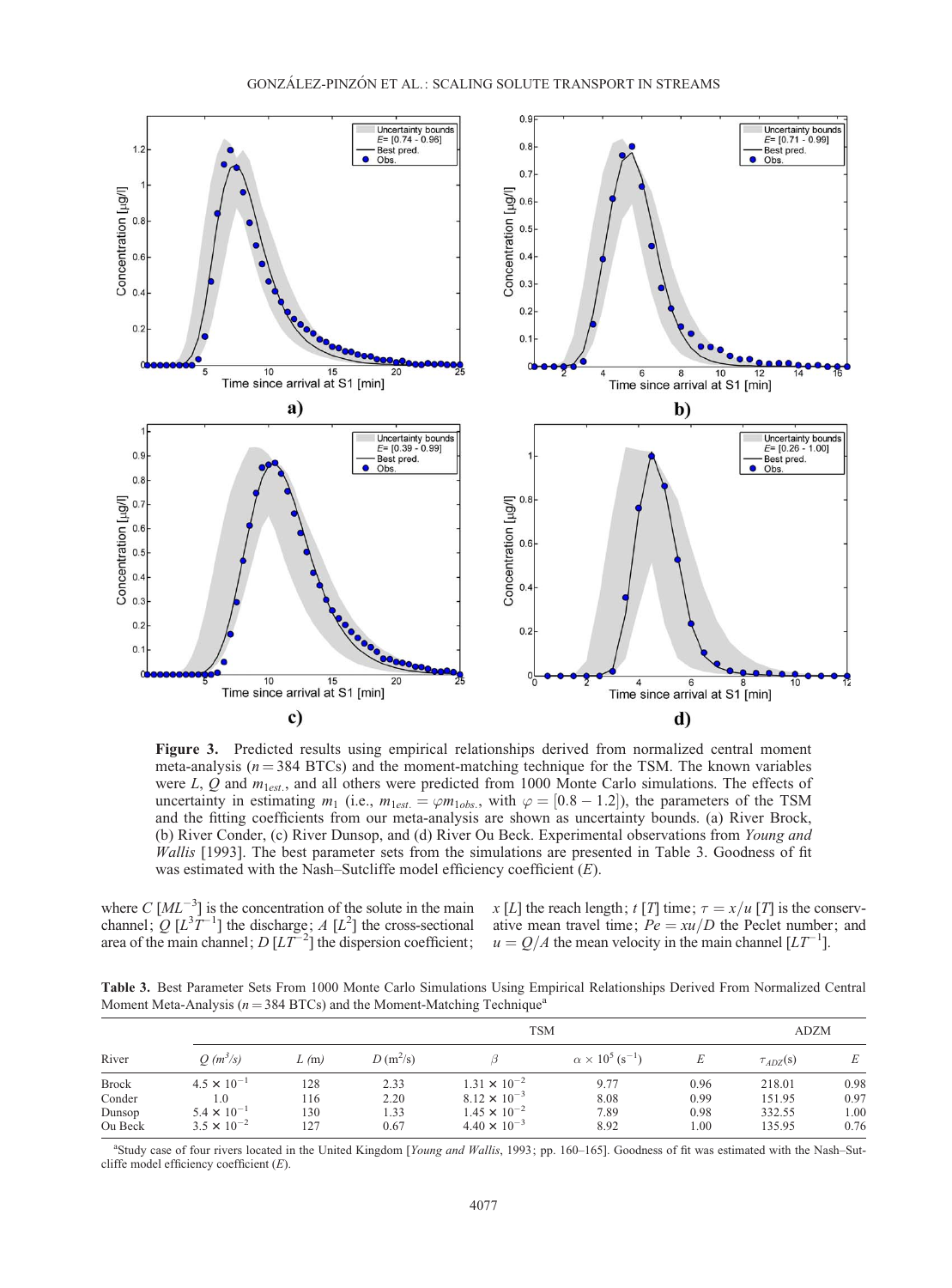$\lceil 29 \rceil$ 

[24] Equation (9) suggests that if CSK ADE is constant, the Peclet number should also be constant. This implies that, under steady-state flow conditions, the dispersion coefficient must scale linearly with the distance traveled. This violates the assumption of spatially uniform coefficients. Therefore, the ADE with spatially uniform coefficients is incapable of representing the experimental observations. Dispersion coefficients scaling with distance have been widely observed in porous media [e.g., Pickens and Grisak, 1981; Silliman and Simpson, 1987, Pachepsky et al., 2000, and references therein]. Note that the ADE with constant coefficients predicts BTCs with longitudinally decreasing skewness (CSK  $_{ADE} \sim x^{-1/2}$ ), becoming asymptotically Gaussian (i.e., CSK  $_{ADE(x \to \infty)} = 0$ ).

3.2.2. Transient Storage Model

$$
\frac{[25]}{\partial t} = -\frac{Q}{A} \frac{\partial C}{\partial x} + D \frac{\partial^2 C}{\partial x^2} - \frac{A_s}{A} \alpha_2 (C - C_s) \tag{10a}
$$

$$
\frac{\partial C_s}{\partial t} = \alpha_2 (C - C_s) \tag{10b}
$$

$$
m_1 = \tau (1 + \beta)
$$
  
\n
$$
m_2 = \frac{2(1 + \beta)^2 \tau^2}{Pe} + \frac{2\beta \tau}{\alpha_2}
$$
  
\n
$$
m_3 = \frac{12(1 + \beta)^3 \tau^3}{Pe^2} + \frac{12\tau^2 \beta (1 + \beta)}{\alpha_2 Pe} + \frac{6\beta \tau}{(\alpha_2)^2}
$$
  
\n
$$
CSK_{TSM} = \frac{3\tau (Pe^2 \beta + 2\alpha_2 \tau Pe\beta (1 + \beta) + 2\alpha_2^2 \tau^2 (1 + \beta)^3)}{\sqrt{2}\alpha_2^2 Pe^2 \left(\frac{\beta \tau}{\alpha_2} + \frac{(1 + \beta)^2 \tau^2}{Pe}\right)^{3/2}}
$$
\n(11)

where  $C_s$  [ML<sup>-3</sup>] is the concentration of the solute in the storage zone;  $A_s$  [ $L^2$ ] is the cross-sectional area of the storage zone;  $\alpha_2$   $[T^{-1}]$  is the mass-exchange rate coefficient between the main channel and the storage zone; and  $\beta = A_s/A$ . Other variables are as defined for the ADE. The TSM in equation (10a) is the same presented by Bencala and Walters [1983] and Runkel [1998] for a reach without lateral inputs, with a slightly different definition of  $\alpha_2 = \alpha/\beta$ . Note that CSK <sub>TSM</sub> = CSK <sub>ADE</sub> when  $\beta = 0$ .

[26] If dispersion effects were assumed negligible [e.g., Wörman, 2000; Schmid, 2002], CSK  $_{\text{TSM}}$  in equation (11) would simplify to

$$
\text{CSK}_{\text{TSM}: (D=0)} = \frac{3}{\sqrt{2\alpha_2\beta\tau}} = \frac{3}{\sqrt{2\alpha\tau}}\tag{12}
$$

[27] Using the CSK value found in our meta-analysis, the mean residence time in the storage zones ( $t_s = 1/\alpha_2$ ) normalized by  $\beta$  scale linearly with travel time  $(\tau)$ , i.e.,

$$
\frac{t_s}{\beta} = \tau \frac{2}{9} (\text{CSK})^2 \Rightarrow \frac{t_s}{\beta} \approx \frac{\tau}{(3.23 \pm 0.4)}
$$
(13)

[28] Equations (11) and (12) suggest that the standard TSM generates BTCs with longitudinally decreasing skewness (CSK  $_{\text{TSM}} \sim x^{-1/2}$ ), becoming asymptotically Gaussian (i.e., CSK  $_{\text{TSM}(x \to \infty)} = 0$ ). The physical meaning of the parameters describing  $CSK_{TSM} = constant$  is unclear unless dispersion is assumed negligible  $(D = 0)$ . In this case, equation (13) suggests that the TSM model parameters are not independent and that their ratio grows with distance traveled. This analysis supports the results of other studies showing problems of equifinality for the TSM [e.g., Wagner and Harvey, 1997; Wagener et al., 2002; Camacho and González-Pinzón, 2008; C. Kelleher et al., Stream characteristics govern the importance of transient storage processes, submitted to Water Resources Research, 2012]. Equations (11) and (13) suggest that the physical meaning of the TSM parameters is limited, and that relationships between TSM parameters and biogeochemical processing may be site dependent (as was discussed in section 1) or even experiment dependent.

#### 3.2.3. Aggregated Dead Zone Model

$$
\frac{\mathrm{d}C}{\mathrm{d}t} = \frac{1}{T_r} \left[ C_u (t - \tau_{\mathrm{ADZ}}) - C(t) \right] \tag{14}
$$

$$
m_1 = n(\tau_{\text{ADZ}} + T_r)
$$
  
\n
$$
m_2 = nT_r^2
$$
  
\n
$$
m_3 = 2nT_r^3
$$
  
\nCSK  $_{\text{ADZM}} = 2/\sqrt{n}$  (15)

where  $T_r$  [T] is the lumped ADZ residence time parameter representing the component of the overall reach travel time associated with dispersion;  $C_u$  [ $ML^{-3}$ ] is the known concentration at the input or upstream location; and  $\tau_{ADZ}$  [T] is the time delay describing solute advection due to bulk flow movement.

[30] Equation (14) describes the mass balance of an imperfectly mixed system (ADZ representative volume), where a solute undergoes pure advection, followed by dispersion in a lumped active mixing volume [Lees et al., 2000]. In the ADZM, the distance  $x$  implicitly appears in the model description through the time parameters. Note that when  $n = 1$ , the mean travel time  $(m_1)$  could be written as  $m_1 = x/u$ . In equation (15), the parameter *n* represents the number of identical ADZ elements serially connected  $(n = 1$  for a single ADZ representative volume) to route the upstream boundary condition. The serial ADZM, although capable of representing a persistent CSK , would require the specification of the nonphysical parameter  $n$ . More complex ADZM structures can be defined under the database mechanistic approach [e.g., Young, 1998], but we restricted our discussion to those that have been more commonly used in stream solute transport modeling [Young and Wallis, 1993; Lees et al., 2000; Camacho and González-Pinzón, 2008; Romanowicz et al., 2013].

### 3.2.4. Alternative Solute Transport Models

[31] Similar sets of calculations also show that the multirate mass transfer (MRMT) model [Haggerty and Gorelick, 1995; Haggerty et al., 2002] (Appendix A) and a decoupled continuous time random walk (dCTRW) model [e.g., Dentz and Berkowitz, 2003; Dentz et al., 2004; Boano et al., 2007] (Appendix B) are equally incompatible with observations of persistent skewness. The CSK in both of these models also scales as CSK  $\sim x^{-1/2}$ .

[32] We also explored a Lévy-flight dynamics model (LFDM) (Appendix C) [e.g., Shlesingerm et al., 1982; Pachepsky et al., 1997, 2000; Sokolov, 2000], which describes the motion of particles behaving similarly to Brownian motion, but allowing occasional clusters of large jumps (significant deviations from the mean). Lévy-flight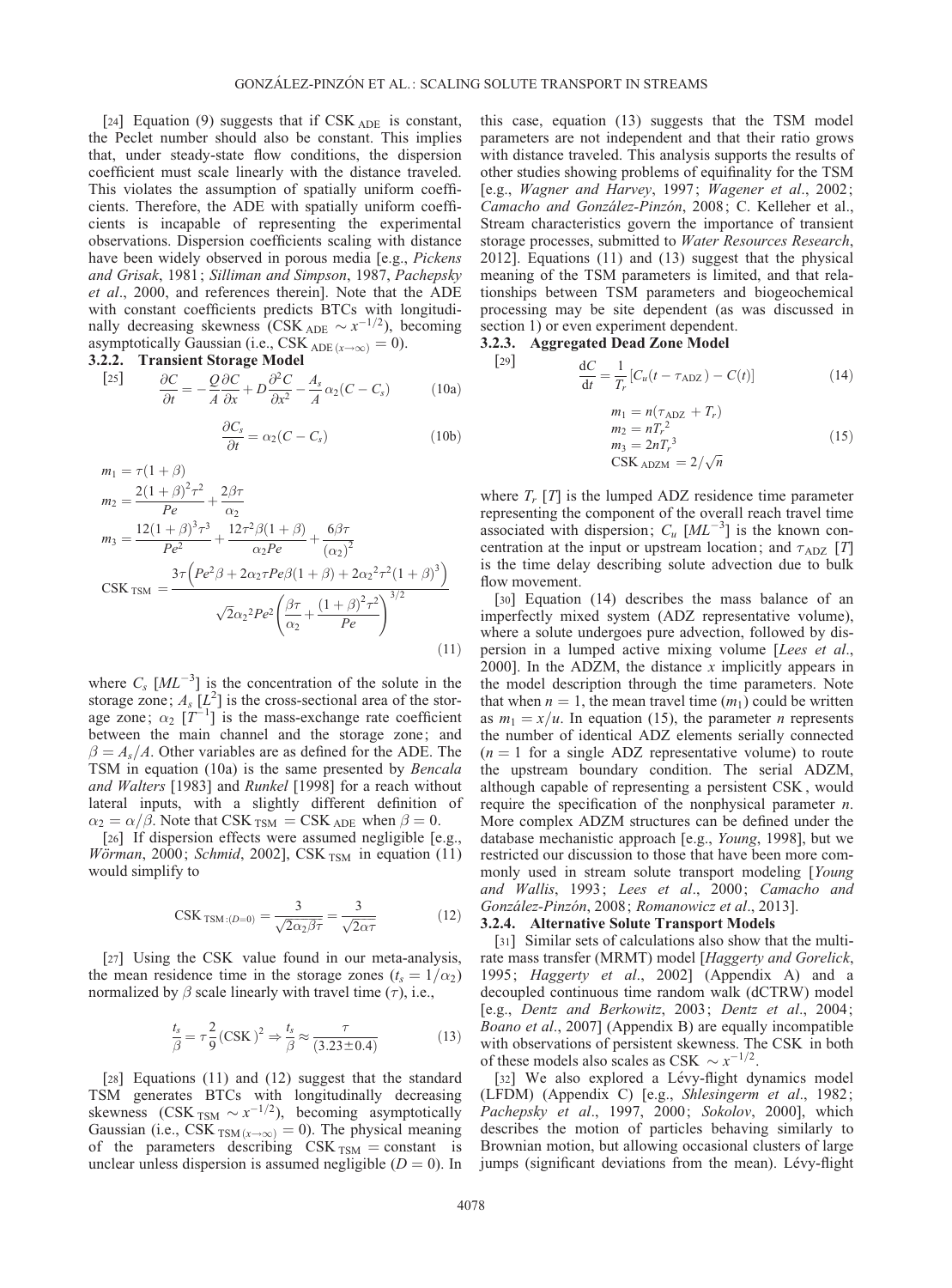models have constant transition times, combined with transition length distributions that are characterized by powerlaw behaviors for large distances. Therefore, such models represent processes characterized by large velocities for long transitions and low velocities for short transitions, and would account for transport in the continuum of river and storage, with the high velocities present in the stream. We were able to generate an LDFM with persistent CSK for a Lévy distribution parameter  $\alpha = 1$  (this  $\alpha$  is different from the mass-exchange rate coefficient used in the TSM and MRMT model, (cf. (C2) and (C31)). However,  $\alpha = 1$ gives an inconsistent scaling of the variance with distance, i.e.,  $m_2 \sim x^2$  (cf. (C25)). Furthermore, this distribution parameter would imply a velocity distribution in the stream that scales as  $p(u) \sim u^{-2}$  at large velocities, which does not appear realistic.

#### 3.2.5. Remarks on Existent Solute Transport Models

[33] To preserve CSK, the parameters in the solute transport models, including common versions of the CTRW and MRMT, must change with travel distance. Solute transport parameters therefore have some degree of scale dependence (and arbitrariness) imposed by the constant CSK . Furthermore, these parameters have scaling patterns that are unrelated to anything that can currently be measured in the field. These inconsistencies might be because (1) the common solute transport models and assumptions are partly incorrect or (2) we (the stream research community) have collected erroneous observations for decades. The latter condition is possible, but is not likely the explanation for a problem that has been observed across so many data sets. The worst-case scenario in our meta-analysis is that all BTCs were truncated prematurely, due to lack of instrument sensitivity or other reasons. However, this would generate BTCs with larger CSK and would contradict the asymptotic behavior shown for CSK in the transport models discussed above. Consequently, we suspect that our models do not correctly represent one or more aspects of solute transport processes from the field.

### 3.3. Use of Moments Scaling Properties to Predict Solute Transport

[34] While the models contain an error that needs correction, it may be possible (in the meantime) to adjust the parameters in a way that is predictive of field behavior. In this section, we use the regressions from the temporal moment analysis (section 3.1.) to predict solute transport. We provide the parameterization of the TSM, ADZM, and two probability distributions. We then provide an example using data from tracer experiments that were conducted in the River Brock, River Conder, River Dunsop, and River Ou Beck in the United Kingdom [Young and Wallis, 1993, pp. 160–165]. The first three rivers are natural, and River Ou Beck is a concrete urban channel.

[35] The methodology requires an independent estimation of the mean travel time  $(m_1)$ . One way to do this is to regress  $m_1$  against discharge (Q) using a power law or an inverse relationship in  $Q$  [Young and Wallis, 1993; Wallis et al., 1989; Pilgrim, 1977; Calkins and Dunne, 1970]. Once  $m_1$  is estimated, the results from our temporal moment analysis can be used to constrain predictive (forward) simulations of solute transport models. We exemplify this methodology using the experiments by Young and Wallis [1993], which were not used in the previous moment analysis, because they show the technique to estimate mean travel times from discharge.

### 3.3.1. Predicted Solute Transport With Classic Solute Transport Models

[36] The parameters of solute transport models can be determined by matching theoretical and experimental moments. Here, we show how the empirical scaling relationships described in section 3.1 can be used to direct the search of the parameters of the TSM and the ADZM in predictive simulations.

# 3.3.1.1. Predicted Solute Transport With TSM

[37] We used the empirical relationships derived for  $m_3$ versus  $m_2$  and  $m_3$  versus  $f(m_1, m_2)$  (Figure 2) to match the theoretical moment equations presented by Czernuszenko and Rowinski [1997]. These theoretical equations have been developed for a general upstream boundary condition with tracer distribution  $C(t)$ . The parameters for the TSM are those defined by Bencala and Walters [1983] and Runkel [1998].

$$
m_1 = \frac{2D}{u^2} + \frac{L}{u}(1+\beta)
$$
 (16)

$$
m_2 = \frac{8D^2}{u^4} + \frac{L}{u} \frac{2D}{u^2} (1 + \beta) + \frac{2L}{u} \frac{\beta^2}{\alpha}
$$
 (17)

$$
m_3 = \frac{2L^2}{u^2} \frac{D}{u^2} (1+\beta)^2 \beta + \frac{64D^3}{u^6} + \frac{L}{u} \left[ \frac{12D^2}{u^4} (1+\beta)^2 + \frac{4D\beta^2}{u^2} (\beta+2) + \frac{6\beta^3}{\alpha^2} \right]
$$
(18)

[38] We have eight variables, i.e., the dispersion coefficient D,  $\beta$  ( $\beta = A_s/A$ ), the mass-transfer rate  $\alpha$ , the length of the reach L, the discharge  $Q(u = Q/A)$ , and the normalized central moments  $m_1$ ,  $m_2$ ,  $m_3$ . We have five equations: three for the theoretical moments (equations  $(16)$ – $(18)$ ) and two empirical relationships (derived from Figure 2). To balance the degrees of freedom  $(n = 8)$ , we therefore need to specify three  $(3 = 8 - 5)$  variables, namely L, Q, and  $m_1$ . We used a Newton-Raphson algorithm to solve for the five unknowns by minimizing the objective function (OF ) shown in equation (19). We estimated the mean travel time as:  $m_{\text{test}} = \varphi m_{\text{loss}}$ , with  $\varphi = [0.8 - 1.2]$ , and randomly varied the regression coefficients of our meta-analysis within the 95% confidence bounds.

OF<sub>1</sub> = abs 
$$
\left[1 - \frac{CSK_{\text{theor.}}}{CSK_{\text{empirical}}}\right]
$$
 = abs  $\left[1 - \frac{CSK_{\text{theor.}}}{1.18(\pm 0.08)}\right]$   
OF<sub>2</sub> = abs  $\left[1 - \frac{\ln[m_{3\text{theor.}}]}{\ln[m_{3\text{emprical}}]}\right]$  = abs  $\left[1 - \frac{\ln[m_{3\text{theor.}}]}{0.932(\pm 0.04)\ln[m_{\text{lest.}}m_2]}\right]$   
OF<sub>3</sub><sup>\*</sup> = abs  $\left[1 - \frac{m_{\text{1\text{theor.}}}}{m_{\text{1\text{est.}}}}\right]$   
OF = OF<sub>1</sub> + OF<sub>2</sub> + OF<sub>3</sub><sup>\*</sup> (19)

[39] In the optimization routine, we allowed the TSM parameters to vary within ranges typically found in similar parameters to vary whill ranges typically found in similar<br>streams, i.e.,  $D = [10^{-3}, 10^{1}]$   $(m^{2}/s)$ ,  $A_s = [10^{-5}, 10^{1}]$ sucality, i.e.,  $D = \begin{bmatrix} 10 \\ 9 \end{bmatrix}$ ,  $\begin{bmatrix} 10 \\ 0 \end{bmatrix}$ ,  $\begin{bmatrix} 10 \\ 0 \end{bmatrix}$ ,  $\begin{bmatrix} 10 \\ 0 \end{bmatrix}$ ,  $\begin{bmatrix} 10 \\ 0 \end{bmatrix}$ ,  $\begin{bmatrix} 10 \\ 0 \end{bmatrix}$ ,  $\begin{bmatrix} 10 \\ 0 \end{bmatrix}$ ,  $\begin{bmatrix} 10 \\ 0 \end{bmatrix}$ ,  $\begin{bmatrix} 10 \\ 0 \end{bmatrix}$ the system of equations was optimized for each random set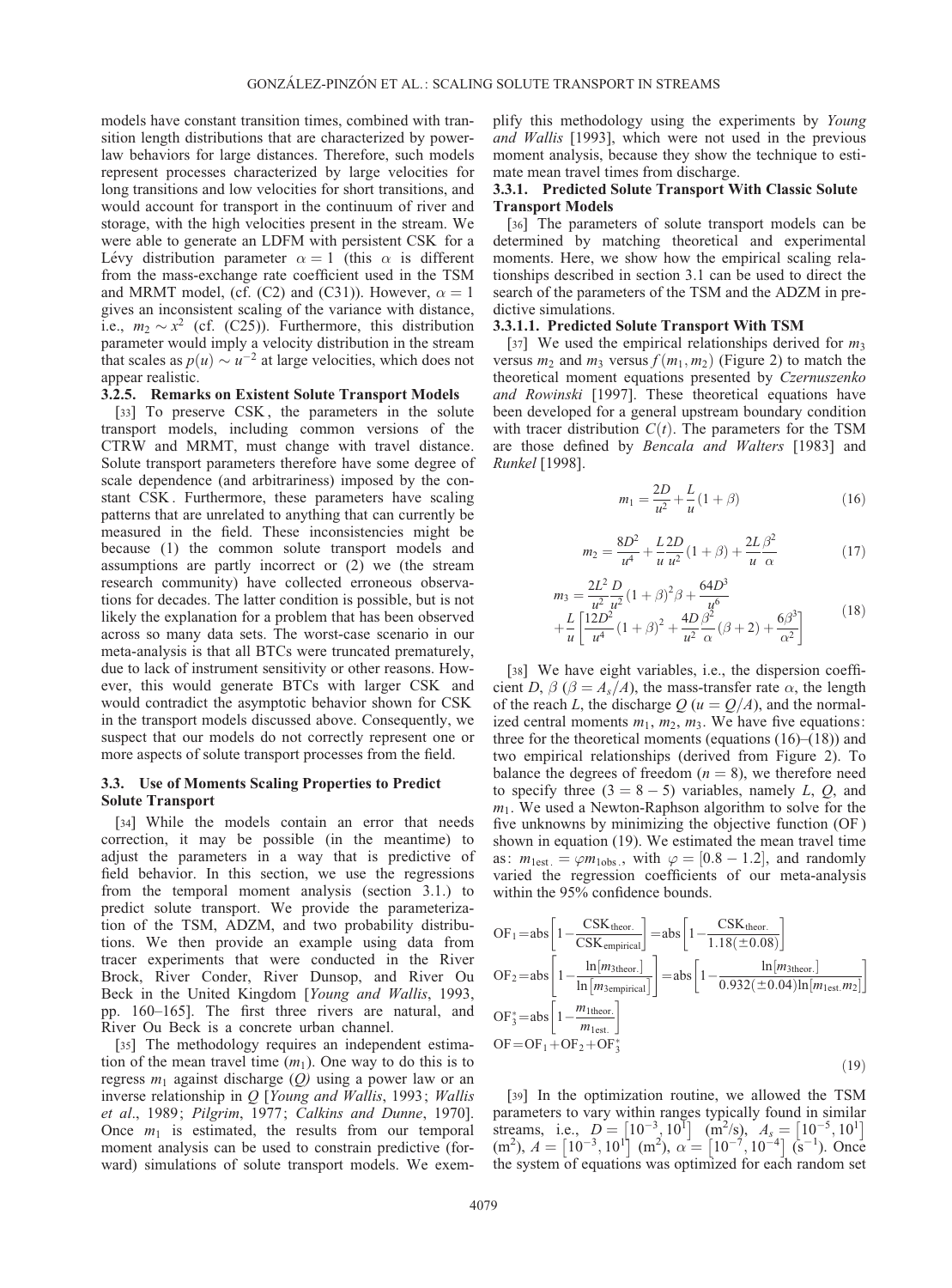| Predictive Model | <b>Estimated Parameters</b><br>Besides $m_{\text{test}} = [0.8 - 1.2] \cdot m_{\text{loss}}$ | Prediction Efficiency $(E)$ |               |               |                |  |
|------------------|----------------------------------------------------------------------------------------------|-----------------------------|---------------|---------------|----------------|--|
|                  |                                                                                              | River Brock                 | River Conder  | River Dunsop  | River Ou Beck  |  |
| <b>TSM</b>       | $A_s/A, \alpha, D, Q^b, L^b$                                                                 | $0.74 - 0.96$               | $0.71 - 0.99$ | $0.39 - 0.99$ | $0.26 - 1.00$  |  |
| <b>ADZM</b>      | $\tau_{ADZ}$                                                                                 | $0.50 - 0.98$               | $0.21 - 0.97$ | $0.48 - 1.00$ | $-0.26 - 0.76$ |  |
| Gumbel dist.     | m <sub>2</sub>                                                                               | $0.39 - 0.96$               | $0.45 - 0.95$ | $0.38 - 0.99$ | $0.18 - 0.77$  |  |
| Lognormal dist.  | m <sub>2</sub>                                                                               | $0.42 - 0.94$               | $0.47 - 0.92$ | $0.45 - 0.97$ | $0.18 - 0.74$  |  |

Table 4. List of Estimated Parameters and Prediction Efficiencies for Each Predictive Model Explored<sup>a</sup>

<sup>a</sup>The 1000 Monte Carlo simulations were run per model using empirical relationships derived from normalized central moment meta-analysis ( $n = 384$ ) BTCs). Study case of four rivers located in the United Kingdom [Young and Wallis, 1993, pp. 160–165].  $m_{2est.} = (m_{1est.})^{\theta}$ , with  $\theta = [1.601 - 1.629]$ <br>by the predictive TSM simulations, we entered the actual discharge Q and <sup>b</sup>In the predictive TSM simulations, we entered the actual discharge Q and reach length  $\hat{L}$ .

of estimated mean travel time and fitting coefficients  $(n = 1000)$ , we ran a forward simulation using the optimum parameters. Results from the Monte Carlo simulations are presented in Figure 3 and Tables 3 and 4. We used the Nash–Sutcliffe model efficiency coefficient (E) [Nash and Sutcliffle, 1970] to estimate the goodness of fit of the predictions, i.e., how well the plot of observed versus simulated data fits a 1:1 line.

#### 3.3.1.2. Predicted Solute Transport With ADZM

[40] The two parameters of this model are the advection time delay,  $\tau_{ADZ}$ , and the residence time,  $T_r = \overline{t} - \tau_{ADZ}$ , where  $\bar{t}$  is the mean travel time  $(m_1)$ . The theoretical moments of the ADZM for one first-order ADZ element  $(n = 1)$  were presented in equation (15). Since the mean travel time is a measured or estimated quantity, we only need to solve for the advection time delay,  $\tau_{ADZ}$ . We applied the same optimization routine described for the TSM, and the results obtained are presented in Figure 4 and Tables 3 and 4.

### 3.3.2. Predicted Solute Transport With Probability Distributions

[41] Time series described by probability distributions can be used to predict solute transport processes. Here, we show how the empirical scaling relationships described in section 3.1 can be used to estimate the temporal moments of two probability distributions and then to perform predictive simulations.

### 3.3.2.1. Predicted Solute Transport With Gumbel **Distribution**

[42] We chose the Gumbel (Extreme Value I) probability distribution because of its constant CSK  $_{\text{Gumbel}} = 1.1395$ , which closely agrees with the empirical relationships derived from our meta-analysis (CSK =  $1.18 \pm 0.08$ ). This distribution is typically used to describe hydrologic events pertaining to extremes [Brutsaert, 2005]. The concentration distribution of a solute BTC using this distribution takes the form:

$$
C(t) = m_0 \frac{\exp(-z(t)) \cdot \exp(-\exp(-z(t)))}{\beta}
$$
  
\n
$$
z(t) = \frac{t - \mu}{\beta}
$$
  
\n
$$
\mu = m_1 - \beta \cdot 0.5772
$$
  
\n
$$
\beta = \sqrt{\frac{6m_2}{\pi^2}}
$$
\n(20)

where  $\mu$  and  $\beta$  are the location (mode) and scale parameters, respectively. Note that these parameters, and those of any other probability distribution, have no direct physical interpretation.

[43] The use of probability distributions requires the explicit definition of moments beyond the mean travel time, i.e., variance and in some cases the skewness. Therefore, we would need to use empirical relationships such as those derived in Figure 1, even though  $R^2 < 0.9$ . In our predictive analysis, we used  $m_{\text{1est}} = \varphi m_{\text{1obs}}$ , with  $\varphi =$  $[0.8 - 1.2]$  to estimate the uncertainty of  $m_{\text{test}}$ , and  $m_{2est.} = (m_{1est.})^{\theta}$ , with  $\theta = [1.601 - 1.629]$ , as it was suggested by our meta-analysis (i.e.,  $\ln m_2 =$  $1.615(1.601, 1.629) \cdot \ln m_1$ ,  $R^2 = 0.86$ , regression not shown in Figure 1). The results obtained are presented in Figure 5 and Table 4.

# 3.3.2.2. Predicted Solute Transport With Lognormal Distribution

[44] A random variable described by a lognormal distribution comes from the product of  $n$  variables, each with its own arbitrary density function with finite mean and variance. This distribution has been widely used in hydrologic modeling of flood volumes and peak discharges, duration curves for daily streamflow, and rainfall intensity-duration data [Chow, 1954; Stendinger, 1980]. Applications in solute transport suggested that the solute velocity, saturated hydraulic conductivity, and dispersion coefficient are lognormally distributed [Rogowski, 1972; Van De Pol et al., 1977; Russo and Bresler, 1981]. The concentration distribution of a solute BTC with this distribution takes the form:

$$
C(t) = \frac{m_0}{\sigma_n t \sqrt{2\pi}} \exp\left[-\frac{1}{2} \left(\frac{\ln(t) - \mu_n}{\sigma_n}\right)^2\right]
$$
  
\n
$$
m_1 = \exp\left(\mu_n + \sigma_n^2/2\right)
$$
  
\n
$$
m_2 = m_1^2 \left[\exp\left(\sigma_n^2\right) - 1\right]
$$
\n(21)

where  $\mu_n$  and  $\sigma_n$  are the mean and the standard deviation of  $ln(t)$ . In our predictive analysis, we followed the same procedure described for the Gumbel distribution. The results obtained are presented in Figure 6 and Table 4.

### 3.3.3. Analysis of Predictive Solute Transport Modeling

[45] In our predictive analyses, we used two classic models (TSM and ADZM) and hypothesized that these models could adequately predict solute transport if the results of our meta-analysis were defined as objective functions to minimize the differences between the theoretical and empirical temporal moments. Our main goal therefore was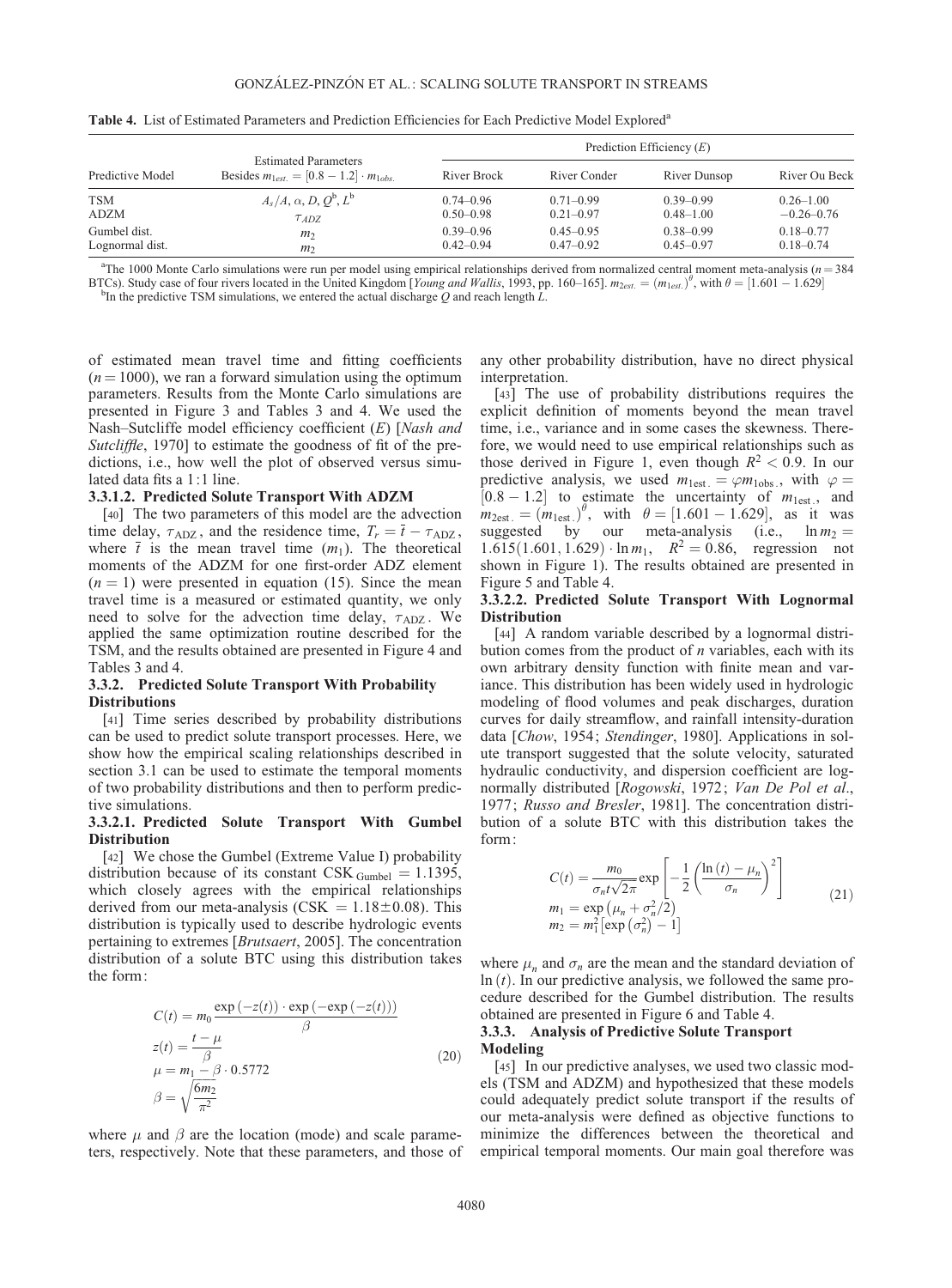

Figure 4. Predicted results using empirical relationships derived from normalized central moment metaanalysis ( $n = 384$  BTCs) and the moment-matching technique for the ADZM. The known variable was  $m_1$ (or  $\bar{t}$ ), and  $\tau_{ADZ}$  was predicted from 1000 Monte Carlo simulations. The effects of uncertainty in  $m_1$  (i.e.,  $m_{1est.} = \varphi m_{1obs.}$ , with  $\varphi = [0.8 - 1.2]$  and the fitting coefficients from our meta-analysis are shown as uncertainty bounds. (a) River Brock, (b) River Conder, (c) River Dunsop, and (d) River Ou Beck. Experimental observations from *Young and Wallis* [1993]. The best parameter sets from the simulations are presented in Table 3. Goodness of fit was estimated with the Nash–Sutcliffe model efficiency coefficient (E).

to fix a constant CSK regardless of the longitudinal positioning. The predictive results presented in Figures 3 and 4 and Tables 3 and 4 show that this approach required only basic information (i.e.,  $Q$ ,  $L$ , and an estimation of the mean travel time) to adequately predict the behavior of the solute plumes traveling downstream. For the TSM (four parameters), the best predictions in the uncertainty analysis had  $E >$ 0:96 for the four rivers. For the ADZM (two parameters), the best predictions had  $E > 0.97$  for all natural rivers, and  $E = 0.76$  for the concrete channel. Although satisfactory results can be achieved with this predictive methodology, it is important to bear in mind that good fittings do not necessarily come from adequate interpretations of mechanistic processes and, therefore, the physical meaning of the parameters should not be taken literally in both inverse (used for calibration) and forward (predictive) simulations.

[46] Besides from predicting solute transport with classic models, we explored the use of probability distributions. We developed predictive models through the parameterization of the Gumbel and lognormal probability distributions, using the results from our meta-analyses and performing uncertainty estimations. The results of our predictive simulations can be summarized as (Table 4): (1) the Gumbel distribution (CSK  $_{Gumbel}$  = 1.1395) yielded better predictions when the distributions were parameterized with the observed  $m_1$  and  $m_2$ , suggesting that CSK = 1.18 $\pm$ 0.08 is a consistent pattern derived from our meta-analysis and (2) estimating the variance  $(m_2)$  of the distributions from the mean travel time  $(m_1)$  can be highly uncertain, and it is explicitly required for using probability distributions in predictive mode; therefore, uncertainty analysis must be always included. Importantly, the parameters of these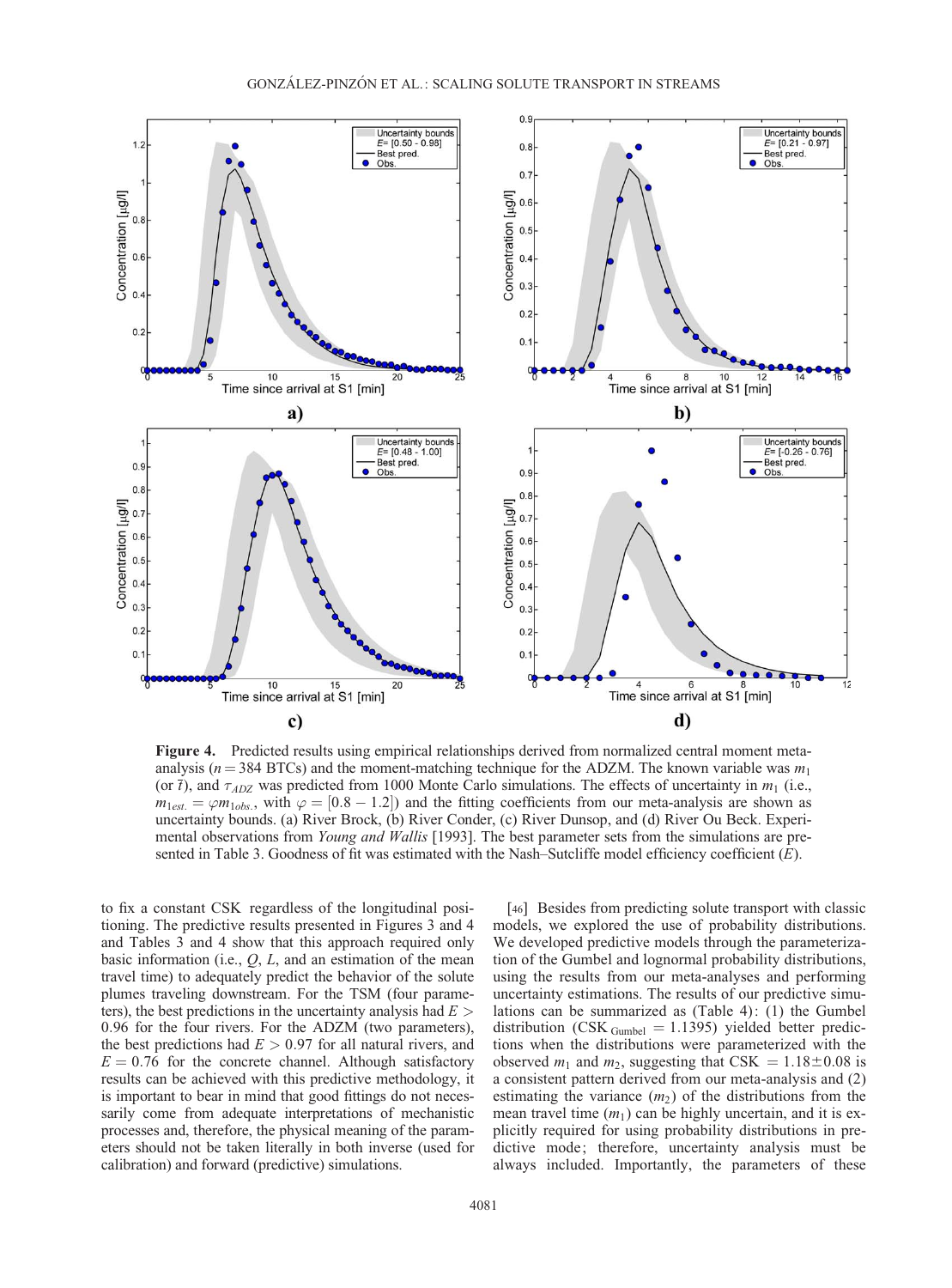

Figure 5. Predicted results using empirical relationships derived from normalized central moment metaanalysis ( $n = 384$  BTCs) and the Gumbel distribution, which has a constant CSK  $_{\text{Gumbel}} = 1.1395$ . Uncertainty bounds represent 1000 Monte Carlo simulations where  $m_{1est.} = \varphi m_{1obs.}$ , with  $\varphi = [0.8 - 1.2]$ , and  $m_{2est.} = (m_{1est.})^{\theta}$ , with  $\theta = [1.601 - 1.629]$ . The "Gumbel=f(Obs.)" simulation uses the actual  $m_1$  and  $m_2$ moments derived from the observed data. (a) River Brock, (b) River Conder, (c) River Dunsop, and (d) River Ou Beck. Experimental observations from Young and Wallis [1993]. Goodness of fit was estimated with the Nash–Sutcliffe model efficiency coefficient  $(E)$ .

distributions do not have direct physical meaning, and this has two main consequences: (1) solute transport understanding cannot be mechanistically advanced and (2) erroneous parametric interpretations from physically based, but poorly constrained models are explicitly avoided.

[47] In summary, we found that the regressions from our meta-analysis can be used to adequately predict solute transport processes using either transport models (fixing CSK ) or probability distributions. We consider this a transitional methodology (''a patch solution'') between our current understanding and an improved transport theory that better represents the experimental results.

### 3.4. Implications for Scale-Invariant Patterns

[48] Other experimental findings reveal intriguing similarities to the scale-invariant patterns that we have highlighted here. These include the linear relationship between cross-sectional maximum and mean velocities [Chiu and Said, 1995; Xia, 1997; Chiu and Tung, 2002], and the relatively constant behavior of the dispersive fraction (a parameter derived from the ADZM) in alluvial and headwater streams [Young and Wallis, 1993; González-Pinzón, 2008]. These observations suggest that stream cross sections establish and tend to maintain a quasiequilibrium entropic state by adjusting the channel characteristics, i.e., erodible channels adjust their geomorphic characteristics with discharge (bedform and type of sediment transported, slope, alignment, etc.) and nonerodible channels adjust their velocity distributions by changing the maximum velocity and flow depths [Chiu and Said, 1995; Chiu and Tung, 2002]. An improved solute transport theory should address these observed scale-invariant hydrodynamic patterns and explore the physical meaning of the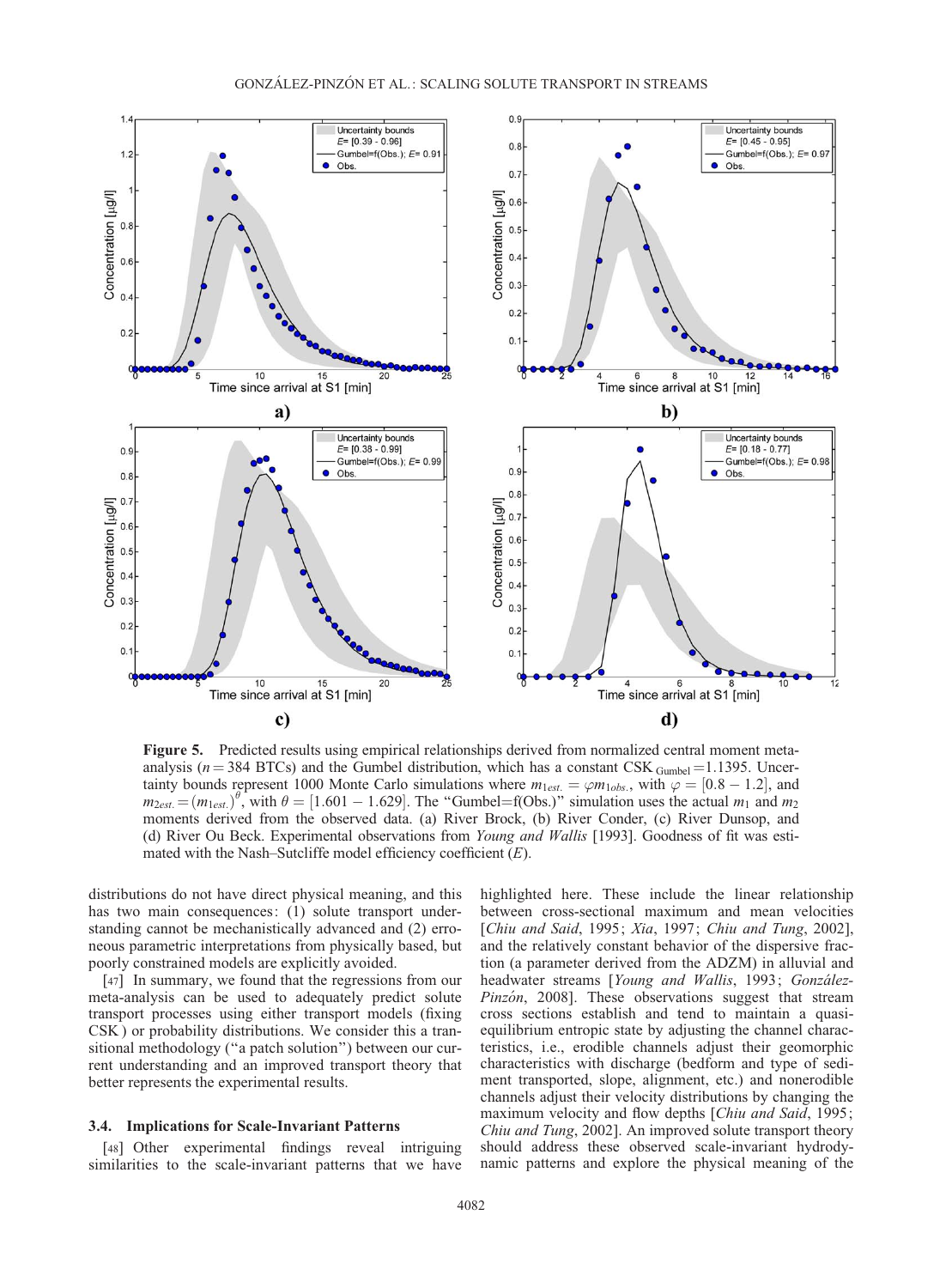

Figure 6. Predicted results using empirical relationships derived from normalized central moment meta-analysis ( $n = 384$  BTCs) and the lognormal distribution. Uncertainty bounds represent 1000 Monte Carlo simulations where  $m_{1est.} = \varphi m_{1obs.}$ , with  $\varphi = [0.8 - 1.2]$ , and  $m_{2est.} = (m_{1est.})^{\theta}$ , with  $\theta = [1.601 - 1.629]$ . The "L-N=f(Obs.)" simulation uses the actual  $m_1$  and  $m_2$  moments derived from the observed data. (a) River Brock, (b) River Conder, (c) River Dunsop, and (d) River Ou Beck. Experimental observations from Young and Wallis [1993]. Goodness of fit was estimated with the Nash– Sutcliffe model efficiency coefficient  $(E)$ .

persistence of skewness, which perhaps could be based on principles of thermodynamics and fluid dynamics.

[49] The coefficient of skewness of the classic solute transport models discussed in section 3.2 shows that Fickian dispersion is inconsistent with the experimental results. The inclusion of macroscopic Fickian dispersion generates a system where the variance of a dispersing solute grows linearly with the distance traveled, generating skewed distributions that later become asymptotically Gaussian [Fisher et al., 1979; Nordin and Troutman, 1980]. This behavior is independent of the assumption of hydraulically uniform stream reaches, suggesting that a revised dispersion approach would be needed unless other mechanisms included in the transport theory (e.g., TS) were capable of counteracting the ever decreasing skewness represented by Fickian dispersion.

[50] Although we have not yet investigated scaleinvariant behaviors of temporal distributions in processes other than solute transport, we predict that similar patterns can be derived from meta-analysis of flow routing BTCs. We ground this prediction in the fact that the conservative tracers used in our analyses have marked up how water flowed through the different stream ecosystems considered, experiencing similar physical characteristics and processes involved in flow routing (i.e., shear effects, heterogeneity and anisotropy, and dual-domain mass transfer). Regardless of the adequacy of current transport and flow routing modeling approaches, clear similarities appear when comparing the BTCs of these hydrologic processes, and the temporal moments of (for example) the ADZM and those of the Nash cascade [Nash, 1960] and the Linear (and Multilinear) Discrete (Lag) Cascade channel routing models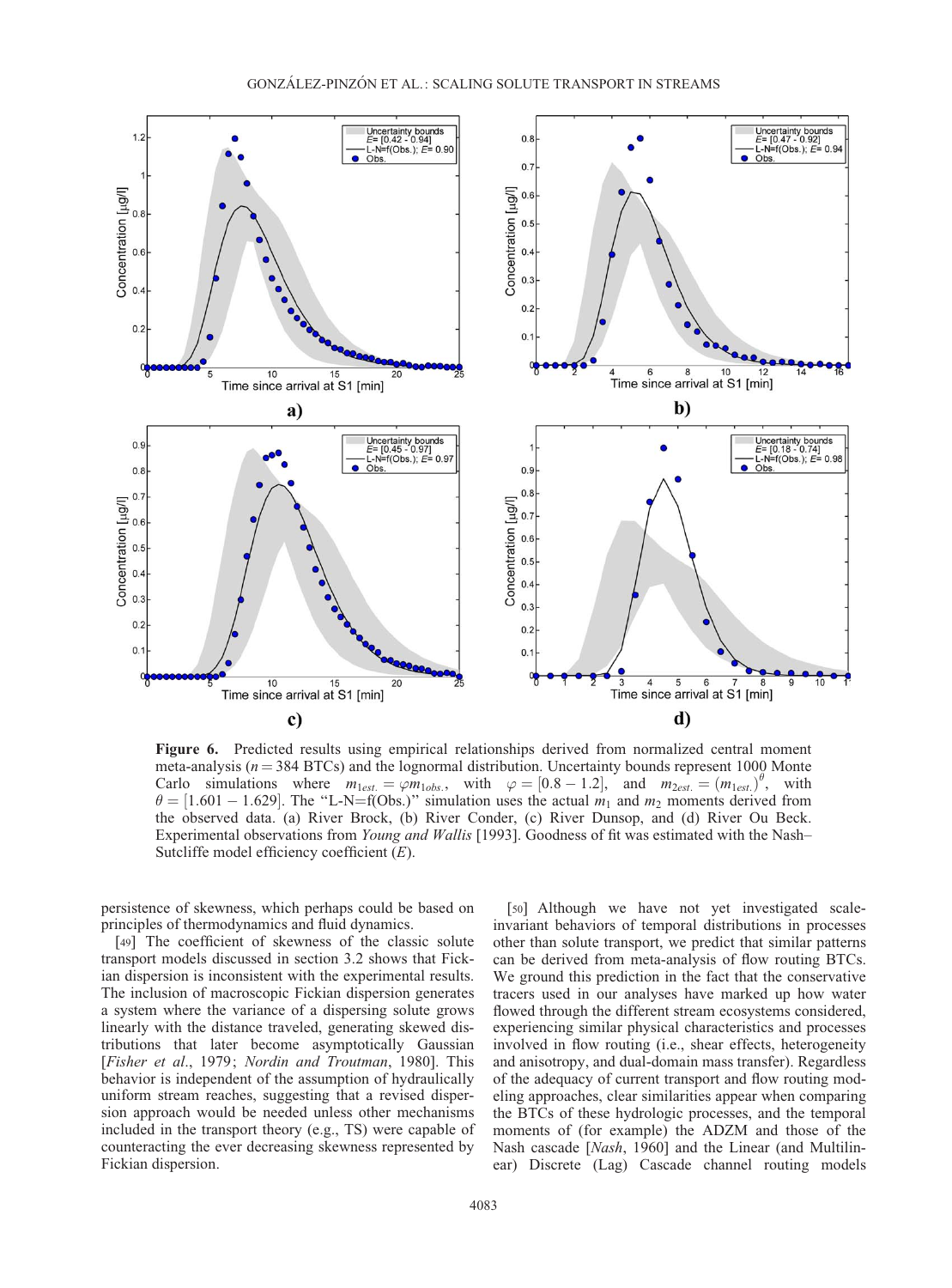[O'Connor, 1976; Perumal, 1994; Camacho and Lees, 1999]. If similar patterns were found with respect to the persistence of skewness in solute transport and flow routing, this could be advantageously used to better understand, scale, and predict solute transport processes under flow dynamic conditions, which is a problem that still remains largely unresolved [Runkel and Restrepo, 1993; Graf, 1995; Zhang and Aral, 2004].

### 4. Conclusions

[51] Despite numerous detailed studies of in-stream transport processes [e.g., Bencala and Walters, 1983; Harvey and Bencala, 1993; Elliott and Brooks, 1997a, 1997b; Gooseff et al., 2005; Wondzell, 2006; Cardenas et al., 2008], scaling and predicting solute transport can be highly uncertain. This is primarily due to the difficulties of measuring and incorporating stream hydrodynamic and geomorphic characteristics into models. A consequence of these simplifications is that parameters cannot be obtained uniquely from physical attributes. The parameters are functions of a combination of several processes and physical attributes. Therefore, model parameters interact with each other, and the overall model response to different parameter sets might be numerically "equal" and mechanistically misleading.

[52] Our (model-free) meta-analysis of the BTCs from conservative tracer experiments conducted in a wide range of locations and hydrodynamic conditions suggests that the coefficient of skewness (CSK ) is scale invariant and equal to approximately 1.18. Considering the limited information that is currently available on solute transport processes in different catchments around the world, this methodology is perhaps the least biased (different personnel and instrumentation were used to collect the data) and most informative (BTCs sampled a wide range of multiscale heterogeneities) to investigate scaling patterns in stream ecosystems. The selfconsistent relationships derived from our extensive database for normalized central temporal moments can be used to adequately predict solute transport. Such relationships also revealed systematic limitations of the solute transport models currently used in hydrology and suggest that we need a revised solute transport theory that is capable of representing the observed scaling patterns.

[53] Because solute transport is the foundation of biogeochemical models, if transport models with unidentifiable parameters are used to investigate the coupling between TS and biochemical reactions across ecosystems, it is not unexpected that the relationships derived are inconclusive, as it has been extensively shown to date. Ultimately, model structural errors generate equifinal systems that can lead to biased conclusions with respect to the nature of mechanistic relationships.

#### Appendix A: MRMT Model

$$
\frac{\partial C}{\partial t} + \beta \int_{0}^{\infty} \frac{\partial C_s(\alpha_2)}{\partial t} p(\alpha_2) d\alpha_2 = -\frac{Q}{A} \frac{\partial C}{\partial x} + D \frac{\partial^2 C}{\partial x^2}
$$
 (A1)

$$
\frac{\partial C_s(\alpha_2)}{\partial t} = \alpha_2 (C - C_s(\alpha_2)), 0 < \alpha_2 < \infty \tag{A2}
$$

[54] The theoretical temporal moments were computed in a manner similar to Cunningham and Roberts [1998]:

$$
m_1 = \tau (1 + \beta)
$$
  
\n
$$
m_2 = \frac{2\tau^2 (1 + \beta)^2}{Pe} + 2\tau \beta \hat{\mu}
$$
  
\n
$$
m_3 = \frac{12\tau^3 (1 + \beta)^3}{Pe^2} + \frac{12\tau^2 \beta (1 + \beta)}{Pe^2} \hat{\mu} + 6\tau \beta (\hat{\mu}^2 + \hat{\sigma}^2)
$$
  
\n
$$
CSK_{MRMT} = \frac{3\tau \left(2 \frac{(1 + \beta)^3 \tau^2}{Pe^2} + \beta \left(\frac{2(1 + \beta)\hat{\mu}\tau}{Pe} + (\hat{\mu}^2 + \hat{\sigma}^2)\right)\right)}{\sqrt{2} \left(\frac{\tau \left((1 + \beta)^2 \tau + Pe\beta \hat{\mu}\right)}{Pe}\right)^{3/2}}
$$
  
\n
$$
(A3)
$$

where  $C_s(\alpha_2)$  [ML<sup>-3</sup>] is the concentration of the solute in the storage zone;  $p$  is the probability density function of mass transfer exchange rates; and  $\hat{\mu}$  and  $\hat{\sigma}^2$  are the mean and variance of the distribution of TS residence times [cf., Haggerty and Gorelick, 1995; Cunningham and Roberts, 1998]. Other variables are as defined for the TSM. When  $\beta = 0$ , CSK MRMT = CSK ADE. If dispersion is negligible  $(D = 0)$ :

$$
\text{CSK}_{\text{MRMT: (D=0)}} = \frac{3\tau\beta(\hat{\mu}^2 + \hat{\sigma}^2)}{\sqrt{2}(\beta\hat{\mu}\tau)^{3/2}} \tag{A4}
$$

[55] If CSK MRTM is not fixed, the MRMT model will represent BTCs with longitudinally decreasing skewness (CSK <sub>MRMT</sub>  $\sim x^{-1/2}$ ), becoming asymptotically Gaussian (i.e., CSK  $_{MRMT(x\rightarrow\infty)} = 0$ ).

# Appendix B: The dCTRW Model

[56] The Laplace transform (LT) of  $f(x, t)$  for a dCTRW model is given by Dentz et al. [2004]:

$$
\overline{f}(x,s) = \exp\left[-\frac{xu}{2D}\left(\sqrt{1 + \frac{4M(s)D}{u^2}} - 1\right)\right]
$$
(B1)

where  $s$  is the LT variable. Other variables have been defined previously in the ADE. The memory function  $M(s)$ is defined by

$$
M(s) = \frac{1 - \overline{\phi}(s)}{\tau_1 \overline{\phi}(s)}
$$
(B2)

where  $\overline{\phi}(s) \equiv \sum \overline{\phi}(x, s)$  is the LT of the time transition probability density function;  $\overline{\phi}(x,s) = p(x)\overline{\phi}(s)$  is the LT of a joint space  $(p(x))$  and time transition probability density function; and  $\tau_1$  is a median transition time. We estimated the temporal moments using the method by Aris [1958].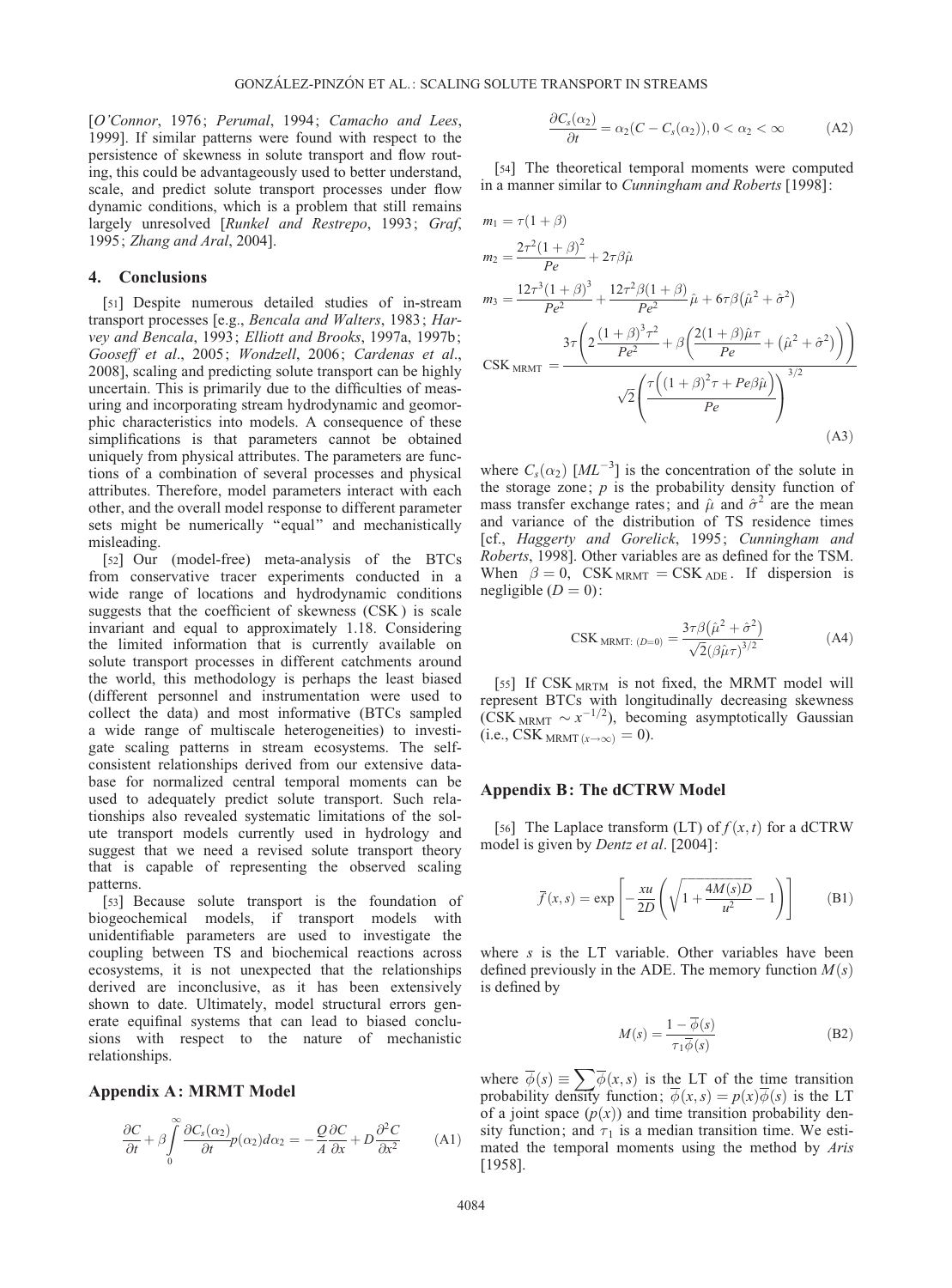$$
m_1 = \frac{x}{u} \frac{M(s)'}{\sqrt{1 + \frac{4M(s)D}{u^2}}} \Big|_{s=0}
$$
  
\n
$$
m_2 = -\frac{x}{u} \frac{M(s)''}{\sqrt{1 + \frac{4M(s)D}{u^2}}} + \frac{2xD}{u^3} \frac{(M(s)')^2}{\left(1 + \frac{4M(s)D}{u^2}\right)^{3/2}} \Big|_{s=0}
$$
  
\n
$$
m_3 = \frac{x}{u} \frac{M(s)'''}{\sqrt{1 + \frac{4M(s)D}{u^2}}} - \frac{4xD}{u^3} \frac{M(s)'(M(s)')^2}{\left(1 + \frac{4M(s)D}{u^2}\right)^{3/2}} + \frac{12xD^2}{u^5} \frac{(M(s)')^3}{\left(1 + \frac{4M(s)D}{u^2}\right)^{5/2}} \Big|_{s=0}
$$
\n(B3)

[57] The solution for the Fickian case is found when [57] The solution for the Fickian case is found when  $M(s) = s$ , which yields CSK  $_{\text{Fickian}} = 3\sqrt{2}/\sqrt{Pe}$ , as it was shown for the ADE (section 3.2.1). A general pattern for the CSK dCTRW can be inferred from this particular condition, and the specifics will depend on the memory function defined for the model. In summary, if  $CSK<sub>dCTRW</sub>$  is not fixed, a dCTRW model will represent BTCs with longitudinally decreasing skewness (CSK  $_{\text{dCTRW}} \sim x^{-1/2}$ ), becoming asymptotically Gaussian (i.e., CSK  $_{dCTRW(x\rightarrow\infty)} = 0$ ).

# Appendix C: Lévy-Flight Dynamics Model

[58] We consider here a Lévy-flight type dynamics model, which has a fractal dependence on the sampling position and takes the form:

$$
x_{n+1} = x_n + \xi_n \n t_{n+1} = t_n + \tau_0
$$
\n(C1)

where  $\tau_0$  is a constant time increment, and  $\xi_n > 0$  are independent identically power law distributed random variables such that:

$$
p(x) \propto x^{-1-\alpha} \tag{C2}
$$

[59] For large  $\alpha$  (Lévy-flight variable),  $p(x)$  could be a Pareto distribution, for example. The spatial Laplace transform of  $p(x)$  for  $1 < \alpha < 2$  then would be

$$
\overline{p}(\kappa) = 1 - a\kappa + b\kappa^{\alpha} \tag{C3}
$$

[60] We are interested in the distribution of arrival times  $t(x)$  at a position x, which is given by

$$
t(x) = t_{n_x} \tag{C4}
$$

where  $n_x = \max(n|x_n < x)$  is the number of steps needed to arrive at position  $x$  by the Lévy process shown in equation (C1). It is equivalent to  $x_n < x < x_{n+1}$ . Thus, we obtain for the arrival time density:

$$
f(x,t) = \langle \delta(t - t_{n_x}) \rangle \tag{C5}
$$

where  $\delta(t)$  denotes the Dirac delta distribution and the angular brackets denote the noise average over  $\xi_n$ . Expression (C5) can be written as

$$
f(x,t) = \sum_{n=0}^{\infty} \delta(t - t_n) \langle \delta_{n,n_x} \rangle = \sum_{n=0}^{\infty} \delta(t - t_{n_x}) \langle I(0 \le x - x_n \le \xi_n) \rangle
$$
\n(C6)

where  $I(0 \le x < \xi)$  is an indicator function that is 1 if the condition in its argument is true and 0 otherwise. The latter equation can be further developed as

$$
f(x,t) = \int_{0}^{x} \sum_{n=0}^{\infty} \delta(t - t_{n_x}) \langle \delta(x' - x_n) \rangle \langle I(0 \le x - x' \le \xi_n) \rangle dx'
$$
\n(C7)

[61] Computing the second average we get:

$$
f(x,t) = \int_{0}^{x} R(x',t) dx' \int_{x-x'}^{\infty} p(\xi) d\xi
$$
 (C8)

$$
R(x',t) = \sum_{n=0}^{\infty} \delta(t - t_n) \langle \delta(x' - x_n) \rangle
$$
 (C9)

[62] The latter satisfies the Kolmogorov type equation:

$$
R(x,t) = \delta(x)\delta(t) + \int_{0}^{\infty} p(\xi)R(x-\xi,t-\tau_0)d\xi
$$
 (C10)

[63] Combining equations (C8) and (C10) in Laplace space, we get

$$
\kappa \overline{f}(\kappa, t) = \delta(t) + \overline{M}(\kappa) \left[ \overline{f}(\kappa, t - \tau_0) - \overline{f}(\kappa, t) \right]
$$
 (C11)

$$
\overline{M}(\kappa) = \frac{\kappa \overline{p}(\kappa)}{1 - \overline{p}(\kappa)}
$$
(C12)

[64] The time increment  $\tau_0$  is supposed to be small compared to the observation time, so that we can write (C11) as

$$
\kappa \overline{f}(\kappa, t) = \delta(t) - \overline{M}(\kappa) \tau_0 \frac{\partial \overline{f}(\kappa, t)}{\partial t}
$$
 (C13)

[65] In real space, it reads as

$$
\frac{\partial f(x,t)}{\partial t} = -\int_{0}^{x} M(\xi)\tau_{0} \frac{\partial f(x-\xi,t)}{\partial t} d\xi
$$
 (C14)

[66] Defining the moments of  $f(x, t)$  by

$$
\mu_n(x) = \int\limits_0^\infty t^n f(x, t) dt \tag{C15}
$$

[67] We obtain from equation (C14) the moment equations

$$
\frac{\partial \mu_n(x)}{\partial x} = n \int_0^x M(\xi) \tau_0 \mu_{i-1}(x - \xi) d\xi
$$
 (C16)

where  $\mu_n(x) = 0$  for  $n < 0$ . This equation can, again, be solved in Laplace space:

$$
\kappa \overline{\mu}_n(\kappa) = \delta_{n0}(t) + n\overline{M}(\kappa)\tau_0 \overline{\mu}_{n-1}(\kappa)
$$
 (C17)

[68] For  $n = 1$  we obtain:

$$
\overline{\mu}_1(\kappa) = \overline{M}(\kappa)\kappa^{-2}
$$
 (C18)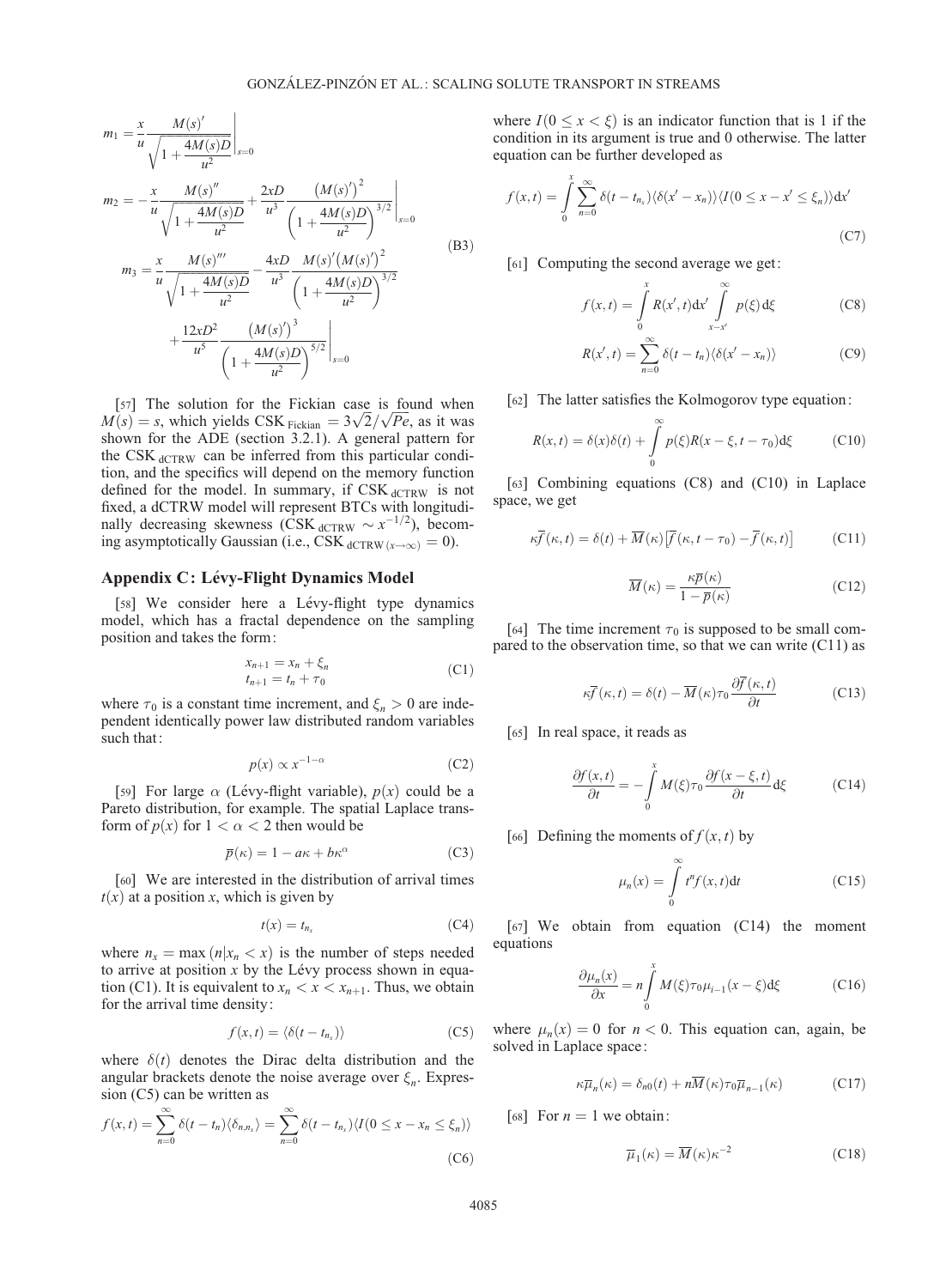because  $\overline{\mu}_0(\kappa) = \kappa^{-1}$ . We are interested in the behavior at large distances, which means at small  $\kappa$ . Inserting equation (C12) above gives

$$
\overline{\mu}_1(\kappa) = \tau_0 \kappa^{-1} \frac{\overline{p}(\kappa)}{1 - \overline{p}(\kappa)}
$$
(C19)

[69] Inserting now equation (C3) and expanding up to leading order gives

$$
\overline{\mu}_1(\kappa) = \tau_0 \kappa^{-1} \frac{1}{a\kappa - b\kappa^{\alpha}} = \frac{\tau_0}{a^2} \kappa^2 + \dots \tag{C20}
$$

[70] Thus, the first moment is given by

$$
\mu_1(x) = \frac{x\tau_0}{a} \tag{C21}
$$

[71] For the second moment, we have

$$
\overline{\mu}_2(\kappa) = 2\tau_0^2 \kappa^{-1} \frac{\overline{p}(\kappa)^2}{\left[1 - \overline{p}(\kappa)\right]^2}
$$
\n(C22)

[72] Inserting equation (C3) and expanding up to leading orders we have

$$
\overline{\mu}_2(\kappa) = 2 \frac{\tau_0^2}{a^2 \kappa^3} + 4 \frac{\tau_0^2 b}{a^3} \kappa^{\alpha - 4} + \dots
$$
 (C23)

[73] Inversion of this expression gives

$$
\mu_2(x) = \frac{\tau_0^2}{a^2} x^2 + 4 \frac{\tau_0^2 b}{a^3 \Gamma(4 - \alpha)} x^{3 - \alpha}
$$
 (C24)

[74] The second normalized central moment is

$$
m_2(x) = 4 \frac{\tau_0^2 b}{a^3 \Gamma(4 - \alpha)} x^{3 - \alpha}
$$
 (C25)

[75] For the third moment, we have

$$
\overline{\mu}_3(\kappa) = 6\tau_0^3 \kappa^{-1} \frac{\overline{p}(\kappa)^3}{\left[1 - \overline{p}(\kappa)\right]^3} \tag{C26}
$$

[76] Inserting equation (C3) and expanding up to leading orders, we have

$$
\overline{\mu}_3(\kappa) = 6 \frac{\tau_0^3}{a^3 \kappa^4} + 18 \frac{\tau_0^3 b}{a^4} \kappa^{\alpha - 5} + \dots \tag{C27}
$$

[77] Inversion of this expression gives:

$$
\mu_3(x) = \frac{\tau_0^3}{a^3} x^3 + \frac{18\tau_0^3 b}{a^4 \Gamma(5 - \alpha)} x^{4 - \alpha}
$$
 (C28)

[78] The third normalized central moment is

$$
m_3(x) = \frac{3\tau_0^3 b}{a^4} \left[ \frac{6}{\Gamma(5-\alpha) - \frac{4}{\Gamma(4-\alpha)}} \right] x^{4-\alpha}
$$
 (C29)

[79] We can now estimate the scaling of CSK as

$$
CSK_{LFDM} = \frac{m_3(x)}{m_2(x)^{1.5}} \sim \frac{x^{4-\alpha}}{x^{3\cdot(1.5)-\alpha\cdot(1.5)}}\tag{C30}
$$

[80] For CSK  $_{\text{LFDM}}$  to be independent of x (or persistent) we need:

$$
\alpha = \frac{4 - 3 \cdot (1.5)}{1 - 1.5} = 1\tag{C31}
$$

[81] **Acknowledgments.** This work was funded by NSF grant EAR 08–38338. Funding was also available from the HJ Andrews Experimental Forest research program, funded by the National Science Foundation's Long-Term Ecological Research Program (DEB 08–23380), U.S. Forest Service Pacific Northwest Research Station, and Oregon State University. We thank the Associate Editor, Olaf Cirpka, Adam Wlostowski, and an anonymous reviewer for providing insightful comments that helped to improve this manuscript.

#### References

- Argerich, A., R. Haggerty, E. Martí, F. Sabater, and J. Zarnetske (2011), Quantification of metabolically active transient storage (MATS) in two reaches with contrasting transient storage and ecosystem respiration, J. Geophys. Res., 116, G03034, doi:10.1029/2010JG001379.
- Aris, R. (1958), On the dispersion of linear kinetic waves, Proc. R. Soc. London Ser. A, 245, 268–277.
- Beer, T., and P. Young (1983), Longitudinal dispersion in natural streams, J. Environ. Eng., 109(5), 1049–1067.
- Bencala, K. E., and R. A. Walters (1983), Simulation of solute transport in a mountain pool-and-riffle stream: A transient storage model, Water Resour. Res., 19(3), 718–724, doi:10.1029/WR019i003p00718.
- Beven, K. (1993), Models of channel networks: Theory and predictive uncertainty, in Channel Network Hydrology, edited by K. Beven and M. J. Kirby, pp. 129–173, John Wiley, Chichester, England.
- Beven, K. J., and A. M. Binley (1992), The future of distributed models: Model calibration and uncertainty prediction, Hydrol. Processes, 6, 279– 298.
- Boano, F., A. I. Packman, A. Cortis, R. Revelli, and L. Ridolfi (2007), A continuous time random walk approach to the stream transport of solutes, Water Resour. Res., 43, W10425, doi:10.1029/2007WR006062.
- Botter, G., N. B. Basu, S. Zanardo, P. S. C. Rao, and A. Rinaldo (2010), Stochastic modeling of nutrient losses in streams: Interactions of climatic, hydrologic, and biogeochemical controls, Water Resour. Res., 46, W08509, doi:10.1029/2009WR008758.
- Bukaveckas, P. A. (2007), Effects of channel restoration on water velocity, transient storage, and nutrient uptake in a channelized stream, Environ, Sci. Technol., 41, 1570–1576.
- Briggs, M. A., Lautz, L. K., Hare, D. K., and R. González-Pinzón (2013), Relating hyporheic fluxes, residence times and redox-sensitive biogeochemical processes upstream of beaver dams, Freshwater Sci., 32, 622–641.
- Brutsaert, W. (2005), Hydrology : An Introduction, Cambridge Univ. Press, U. K.
- Calkins, D., and T. Dunne (1970), A salt tracing method for measuring channel velocities in small mountain streams, J. Hydrol., 11(4), 379– 392.
- Camacho, L. A., and R. González-Pinzón (2008), Calibration and prediction ability analysis of longitudinal solute transport models in mountain streams, J. Environ Fluid Mech., 8(5), 597–604.
- Camacho, L. A., and M. J. Lees (1999), Multilinear discrete lag-cascade model for channel routing, J. Hydrol., 226, 30–47.
- Cardenas, M. B., J. L. Wilson, and R. Haggerty (2008), Residence time of bedform-driven hyporheic exchange, Adv. Water Resour., 31(10), 1382– 1386.
- Chatwin, P. (1980), Presentation of longitudinal dispersion data, J. Hydraul. Div., 106(1), 71–83.
- Chiu, C.-L., and A. A. Said (1995), Maximum and mean velocities and entropy in open-channel flow, J. Hydraul. Eng., 121(1), 26–35.
- Chiu, C.-L., and N.-C. Tung (2002), Maximum velocity and regularities in open channel flow, J. Hydraul. Eng., 128(4), 390–398.
- Chow, V. T. (1954), The log-probablity law and its engineering applications, Proc. Am. Soc. Civ. Eng., 80(5), 536-1–536-25.
- Cunningham, J. A., and P. V. Roberts (1998), Use of temporal moments to investigate the effects of nonuniform grain-size distribution on the transport of sorbing solutes, Water Resour. Res., 34(6), 1415-1425, doi:10.1029/98WR00702.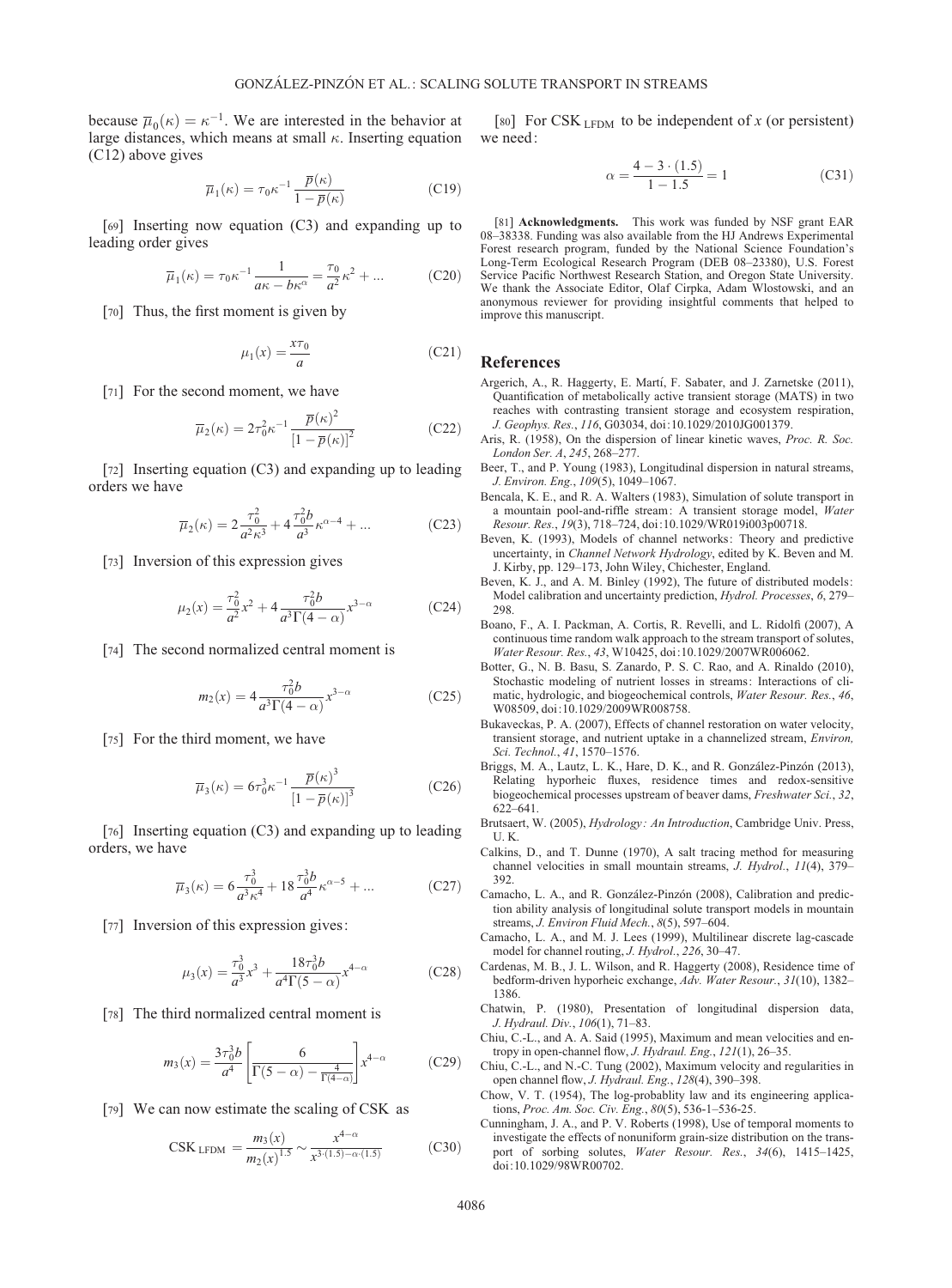- Cvetkovic, V., C. Carstens, J.-O. Selroos, and G. Destouni (2012), Water and solute transport along hydrological pathways, Water Resour. Res., 48, W06537, doi:10.1029/2011WR011367.
- Czernuszenko, W., and P. M. Rowinski (1997), Properties of the dead-zone model of longitudinal dispersion in rivers, J. Hydraul. Res., 35(4), 491– 504.
- Das, B. S., R. S. Govindaraju, G. J. Kluitenberg, A. J. Valocchi, and J. M. Wraith (2002), Theory and applications of time moment analysis to study the fate of reactive solutes in soil, in Stochastic Methods in Subsurface Contaminant Hydrology, edited by R. S. Govindaraju, pp. 239–279, ASCE Press.
- Dentz, M., and B. Berkowitz (2003), Transport behavior of a passive solute in continuous time random walks and multirate mass transfer, Water Resour. Res., 39(5), 1111, doi:10.1029/2001WR001163.
- Dentz, M., and D. Tartakovsky (2006), Delay mechanisms of non-Fickian transport in heterogeneous media, Geophys. Res. Lett., 33, L16406, doi:10.1029/2006GL027054.
- Dentz, M., A, Cortis, H. Scher, and B. Berkowitz (2004), Time behavior of solute transport in heterogeneous media: Transition from anomalous to normal transport, Adv. Water Resour., 27, 155–173.
- Elliott, A. H., and N. H. Brooks (1997a), Transfer of nonsorbing solutes to a streambed with bedforms: Theory, Water Resour. Res., 33, 123-136.
- Elliott, A. H., and N. H. Brooks (1997b), Transfer of nonsorbing solutes to a streambed with bedforms: Laboratory experiments, Water Resour. Res., 33, 137–151.
- Ensign, S. H., and M. W. Doyle (2005), In-channel transient storage and associated nutrient retention: Evidence from experimental manipulations, Limnol. Oceanogr., 50(6), 1740–1751.
- Fischer, H. B. (1967), The mechanics of dispersion in natural streams, J. Hydraul. Div. Am. Soc. Civ. Eng., 93(HY6), 187–216.
- Fisher, H. B., E. J. List, R. C. Koh, J. Imberger, and N. H. Brooks (1979), Mixing in Inland and Coastal Waters, Academic, New York.
- Goltz, M. N., and P. V. Roberts (1987), Using the method of moments to analyze three-dimensional diffusion-limited solute transport from temporal and spatial perspectives, Water Resour. Res., 23(8), 1575–1585, doi:10.1029/WR023i008p01575.
- González-Pinzón, R. A. (2008), Determinación del comportamiento de la fracción dispersiva en ríos característicos de montaña, M.Sc. thesis, Dep. de Ingeniertía Civ. y Agrícola, Univ. Nacl. de Colombia, Bogotá.
- Gooseff, M. N., S. M. Wondzell, R. Haggerty, and J. Anderson (2003), Comparing transient storage modeling and residence time distribution (RTD) analysis in geomorphically varied reaches in the Lookout Creek basin, Oregon, USA, Adv. Water Resour., 26, 925–937.
- Gooseff, M. N., J. LaNier, R. Haggerty, and K. Kokkeler (2005), Determining in-channel (dead zone) transient storage by comparing solute transport in a bedrock channel–alluvial channel sequence, Oregon, Water Resour. Res., 41, W06014, doi:10.1029/2004WR003513.
- Govindaraju, R. S., and B. S. Das (2007), Moment Analysis for Subsurface Hydrologic Applications, Springer, Dordrecht, Netherlands.
- Graf, B. (1995), Observed and predicted velocity and longitudinal dispersion at steady and unsteady flow, Colorado River, Glen Canyon Dam to Lake Mead, J. Am. Water Resour. Assoc., 31(2), 265–281.
- Haggerty, R., and S. M. Gorelick (1995), Multiple-rate mass transfer for modeling diffusion and surface reactions in media with pore-scale heterogeneity, Water Resour. Res., 31(10), 2383-2400, doi:10.1029/ 95WR10583.
- Haggerty, R., S. M. Wondzell, and M. A. Johnson (2002), Power-law residence time distribution in the hyporheic zone of a 2nd-order mountain stream, Geophys. Res. Lett., 29(13), 1640, doi:10.1029/ 2002GL014743.
- Hall, R. O., Jr., E. S. Bernhardt, and G. E. Likens (2002), Relating nutrient uptake with transient storage in forested mountain streams, Limnol. Oceanogr., 47(1), 255–265.
- Hall, R. O., Jr., et al. (2009), Nitrate removal in stream ecosystems measand by  $15N$  addition experiments: Total uptake, *Limnol. Oceanogr.*, 54(3), 653–665.
- Harvey, J. W. and K. E. Bencala (1993), The effect of streambed topography on surface-subsurface water exchange in mountain catchments, Water Resour. Res., 29(1), 89–98, doi:10.1029/92WR01960.
- Harvey, C. F., and S. M. Gorelick (1995), Temporal moment-generating equations: Modeling transport and mass transfer in heterogeneous aquifers, Water Resour. Res., 31(8), 1895–1911, doi:10.1029/95WR01231.
- Jobson, H. E., (1997), Predicting travel time and dispersion in rivers and streams, J. Hydraul. Eng., 123(11), 971–978.
- Jury, W. A., and K. Roth (1990), Transfer Functions and Solute Movement Through Soil: Theory and Applications, Birkhäuser, Basel, Switzerland.
- Lamontagne, S. and P. G. Cook (2007), Estimation of hyporheic water residence time in situ using 222Rn disequilibrium, Limnol. Oceanogr.: Methods, 5, 407–416.
- Lautz, L. K., and D. I. Siegel (2007), The effect of transient storage on nitrate uptake lengths in streams: An inter-site comparison, Hydrol. Processes, 21, 3533–3548.
- Lee, K. K. (1995), Stream velocity and dispersion characteristics determined by dye-tracer studies on selected stream reaches in the Willamette River Basin, Oregon, U.S. Geol. Surv. Water-Resour. Invest. Rep. 95– 4078, Portland, Oreg.
- Lees, M. J., L. A. Camacho, and S. Chapra (2000), On the relationship of transient storage and aggregated dead zone models of longitudinal solute transport in streams, Water Resour. Res., 36(1), 213–224, doi:10.1029/ 1999WR900265.
- Leube, P. C., W. Nowak, and G. Schneider (2012), Temporal moments revisited: Why there is no better way for physically based model reduction in time?, Water Resour. Res., 48, W011527, doi:10.1029/ 2012WR011973.
- Luo, J., O. A. Cirpka, M. Dentz, and J. Carrera (2008), Temporal moments for transport with mass transfer described by an arbitrary memory function in heterogeneous media, Water Resour. Res., 44, W01502, doi:10.1029/2007WR006262.
- Martí, E., N. B. Grimm, and S. G. Fisher (1997), Pre- and post-flood nutrient retention efficiency in a desert stream ecosystem, J. N. Am. Benthol. Soc., 16, 805–819.
- McClain, M. E., et al. (2003), Biogeochemical hot spots and hot moments at the interface of terrestrial and aquatic ecosystems, Ecosystems, 6(4), 301–312, doi:10.1007/s10021-003-0161-9.
- Mulholland, P. J., E. R. Marzolf, J. R. Webster, D. R. Hart, and S. P. Hendricks (1997), Evidence of hyporheic retention of phosphorus in Walker Branch, Limnol. Oceanogr., 42, 443–451.
- Nash, J. E. (1959), Systematic determination of unit hydrograph parameters, J. Geophys. Res. 64(1), 111–115, doi:10.1029/JZ064i001p00111.
- Nash, J. E. (1960), A unit hydrograph study with particular reference to British catchments, Proc. Inst. Civ. Eng., 17, 249–282.
- Nash, J. E., and J. V. Sutcliffe (1970), River flow forecasting through conceptual models. Part I—A discussion of principles, J. Hydrol., 10(3), 282–290.
- Neuman, S., and D. M. Tartakovsky (2009), Perspective on theories of non-Fickian transport in heterogeneous media, Adv. Water Resour., 32(5), 670–680.
- Niyogi, D. K., K. S. Simon, and C. R. Townsend (2004), Land use and stream ecosystem functioning: Nutrient uptake in streams that contrast in agricultural development, Arch. Hydrobiol., 160, 471–486.
- Nordin, C. F., and G. B. Sabol (1974), Empirical data on longitudinal dispersion in rivers, U.S. Geol. Surv. Water-Resour. Invest. Rep. 74–20, Denver, Colorado.
- Nordin, C. F., Jr., and B. M. Troutman (1980), Longitudinal dispersion in rivers: The persistence of skewness in observed data, Water Resour. Res., 16(1), 123–128, doi:10.1029/WR016i001p00123.
- O'Connor, K. M. (1976), A discrete linear cascade model for hydrology, J. Hydrol., 29, 203–242.
- O'Connor, B. L., and J. W. Harvey (2008), Scaling hyporheic exchange and its influence on biogeochemical reactions in aquatic ecosystems, Water Res. Res., 44(12), W12423, doi:10.1029/2008WR007160.
- O'Connor, B. L., M. Hondzo, and J. W. Harvey (2010), Predictive modeling of transient storage and nutrient uptake: Implications for stream restoration, J. Hydraul. Eng., 136(12), 1018–1032.
- Pachepsky, Y. A., D. Gimenez, S. Logsdon, R. Allmaras, and E. Kozak (1997), On interpretation and misinterpretation of fractal models, Soil Sci. Soc. Am. J., 61, 1800–1801.
- Pachepsky, Y. A., D. Benson, and W. Rawls (2000), Simulating scaledependent solute transport in soils with the fractional advective–dispersive equation, Soil Sci. Soc. Am. J., 64, 1234–1243.
- Perumal, M., (1994), Multilinear discrete cascade model for channel routing, J. Hydrol., 158, 135–150.
- Pickens, J. F., and G. E. Grisak (1981), Modeling of scale-dependent dispersion in hydrogeologic systems, Water Resour. Res., 17(6), 1701– 1711, doi:10.1029/WR017i006p01701.
- Pilgrim, D. H. (1977), Isochrones of travel time and distribution of flood storage from a tracer study on a small watershed, Water Resour. Res., 13(3), 587–595.